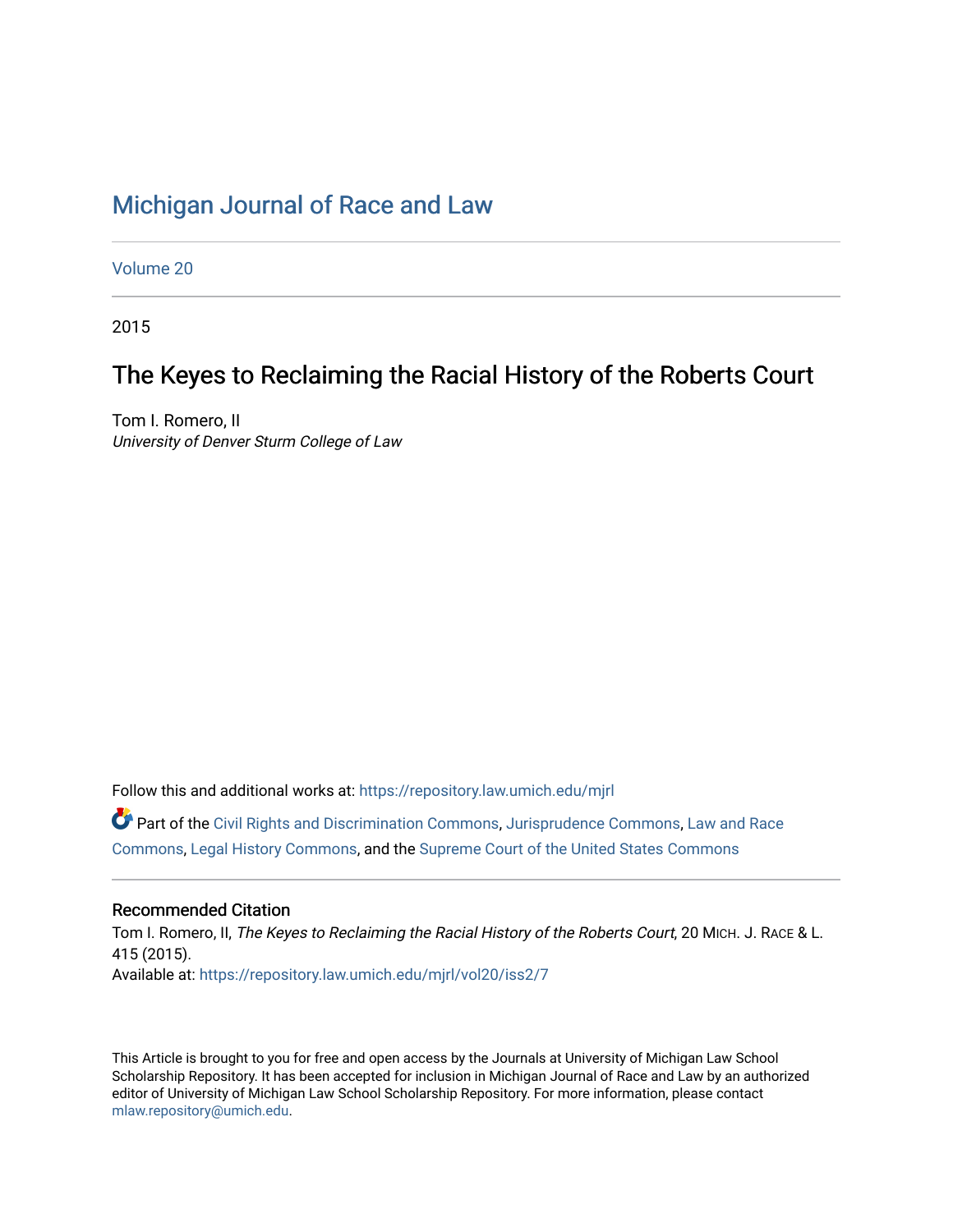### THE *KEYES* TO RECLAIMING THE RACIAL HISTORY OF THE ROBERTS COURT

#### *Tom I. Romero, II*\*

*This Article advocates for a fundamental re-understanding about the way that the history of race is understood by the current Supreme Court. Represented by the racial rights opinions of Justice John Roberts that celebrate racial progress, the Supreme Court has equivocated and rendered obsolete the historical experiences of people of color in the United States. This jurisprudence has in turn reified the notion of color-blindness, consigning racial discrimination to a distant and discredited past that has little bearing to how race and inequality is experienced today.*

*The racial history of the Roberts Court is centrally informed by the context and circumstances surrounding Brown v. Board of Education. For the Court, Brown symbolizes all that is wrong with the history of race in the United States legal segregation, explicit racial discord, and vicious and random acts of violence. Though Roberts Court opinions suggest that some of those vestiges still exits, the bulk of its jurisprudence indicate the opposite. With Brown's basic factual premises as its point of reference, the Court has consistently argued that the nation has made tremendous strides away from the condition of racial bigotry, intolerance, and inequity.*

*The Article accordingly argues that the Roberts Court reliance on Brown to understand racial progress is anachronistic. Especially as the nation's focus for racial inequality turned national in scope, the same binaries in Brown that had long served to explain the history of race relations in the United States (such as Black-White, North-South, and Urban-Rural) were giving way to massive multicultural demographic and geographic transformations in the United States in the years and decades after World War II. All of the familiar tropes so clear in Brown and its progeny could no longer accurately describe the current reality of shifting and transforming patterns of race relations in the United States.*

*In order to reclaim the history of race from the Roberts Court, the Article assesses a case that more accurately symbolizes the recent history and current status*

<sup>\*</sup> Associate Professor, University of Denver Sturm College of Law; Affiliate Faculty, Department of History and Assistant Provost of Inclusive Excellence Research and Curriculum Initiatives, University of Denver. Associate and Senior Editor for the Michigan Journal of Race & Law, 1998-2000. I want to thank the members of the University of Denver Sturm College of Law's Collective on Race, Place, and Law ("RPL") for reading an earlier draft of this Article and providing valuable feedback and edits. I also want to give special note of gratitude to the Editorin-Chief, Aaron Walker, for nurturing this Article through production. His care for the Article continues the tradition established by all the founders of the Michigan Journal of Race & Law for creating a forum for excellence and collegiality in understanding the salience of race to all aspects of law. The founders of the Journal and all who have followed have been and continue to be pioneers. Finally, I would be remiss if I did not acknowledge all of those race scholars (many cited in these pages) whom I had the privilege to know and learn from in the mid-to-late 1990s at the University of Michigan. Their knowledge, insights, and truly impactful scholarship will reverberate for generations.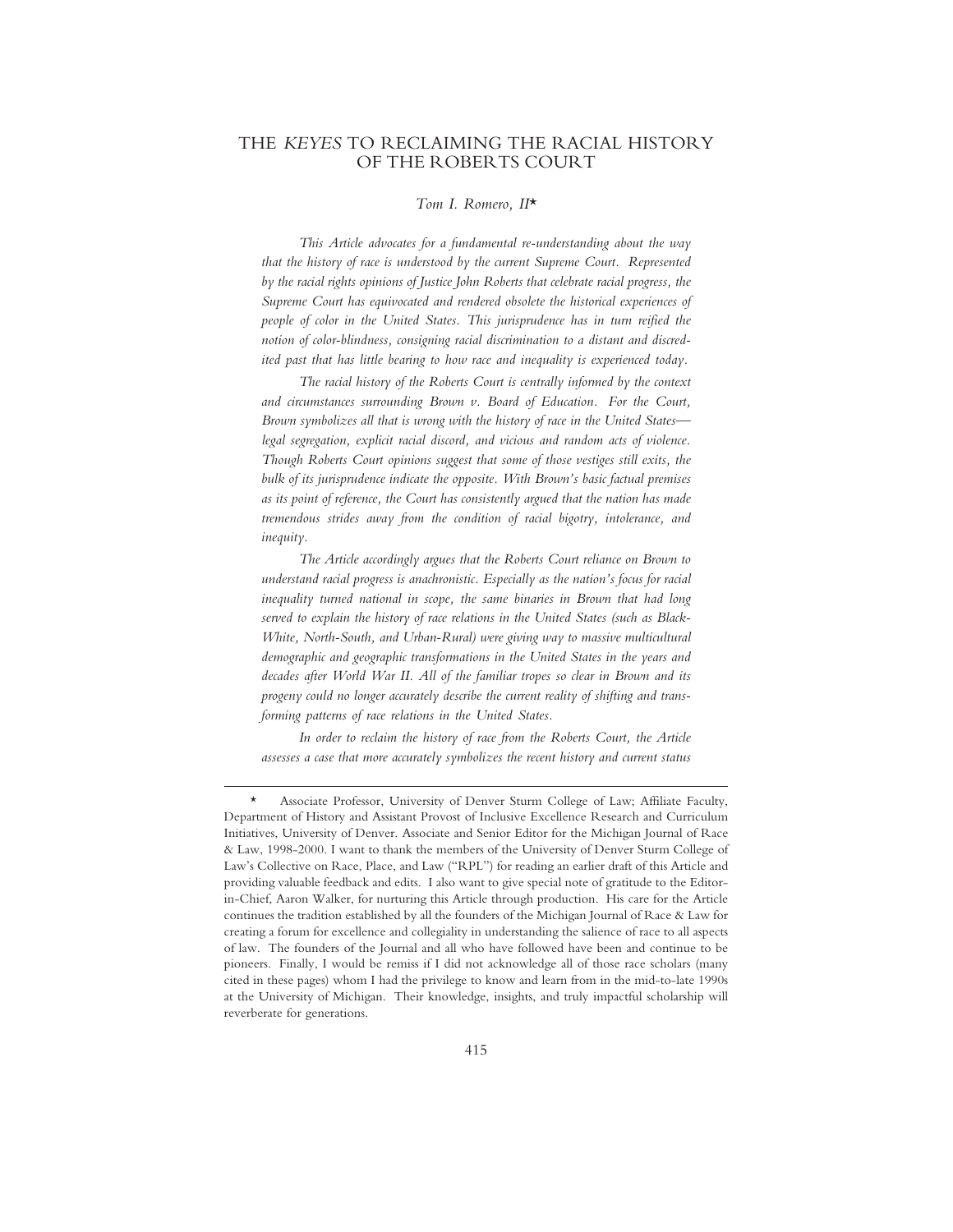*of race relations today: Keyes v. School District No. 1. This was the first Supreme Court case to confront how the binaries of cases like Brown proved of little probative value in addressing how and in what ways race and racial discrimination was changing in the United States. Thus, understanding Keyes and the history it reflects reveals much about how and in what ways the Roberts Court should rethink its conclusions regarding the history of race relations in the United States for the last 60 years.*

#### TABLE OF CONTENTS

| 416  |
|------|
|      |
| 425  |
|      |
| 42.8 |
|      |
| 432  |
|      |
| 438  |
|      |
|      |

#### I. RISING UP FROM THE CAVE: THE COLOR-CONSCIOUS PAST AS POST-RACIAL PROLOGUE

The use and deployment of history has long been a contested and controversial part of judicial decision making, particularly in the Supreme Court.1 As scholars, particularly legal historians have repeatedly pointed out, "using the past to justify normative legal conclusions readily allows judgments that are subjective, arbitrary, and self-serving."2 Despite such

<sup>1.</sup> Much of this contested discourse has revolved around the Supreme Court's attempt to identify "original understanding," or "original intent, or "original meaning" for the drafters of constitutional text. *See, e.g*., EDWARD JACK M. BALKIN, LIVING ORIGINALISM (2011); EDWARD A. PURCELL, JR., ORIGINALISM, FEDERALISM, AND THE AMERICAN CONSTITUTIONAL ENTER-PRISE (2007), DENNIS J. GOLFORD, THE AMERICAN CONSTITUTION AND THE DEBATE OVER ORIGINALISM (2005), DANIEL A. FARBER AND SUSANNA SHERRY, DESPERATELY SEEKING CERTAINTY: THE MISGUIDED QUEST FOR CONSTITUTIONAL FOUNDATIONS (2002); H. JEF-FERSON POWELL, A COMMUNITY BUILT ON WORDS: THE CONSTITUTION IN HISTORY AND POLITICS (2002). An instructive debate between an "originalist" and a trained historian is found in Gordon S. Wood & Scott D. Gerber, *The Supreme Court and Uses of History*, 39 OHIO NORTHERN L. REV. 435 (2013).

<sup>2.</sup> A. Purcell, Jr., *Paradoxes of Court-Centered Legal History: Some Values of Historical Understanding for a Practical Legal Education*, 64 J. LEGAL ED. 229, 233 (2014) (citing to the statement by Robert Bork that "History and tradition are very capacious suitcases . . . and a judge may find a good deal pleasing to himself packed into them, if only because he has packed the bags himself."). Bancroft Prize winning American Historian, Gordon S. Wood, argues that "the history that historians write is much too complicated, too unwieldy to be used. As I say, judges have created what has been called 'history lite,' I think it's an essential part of what you do, but let's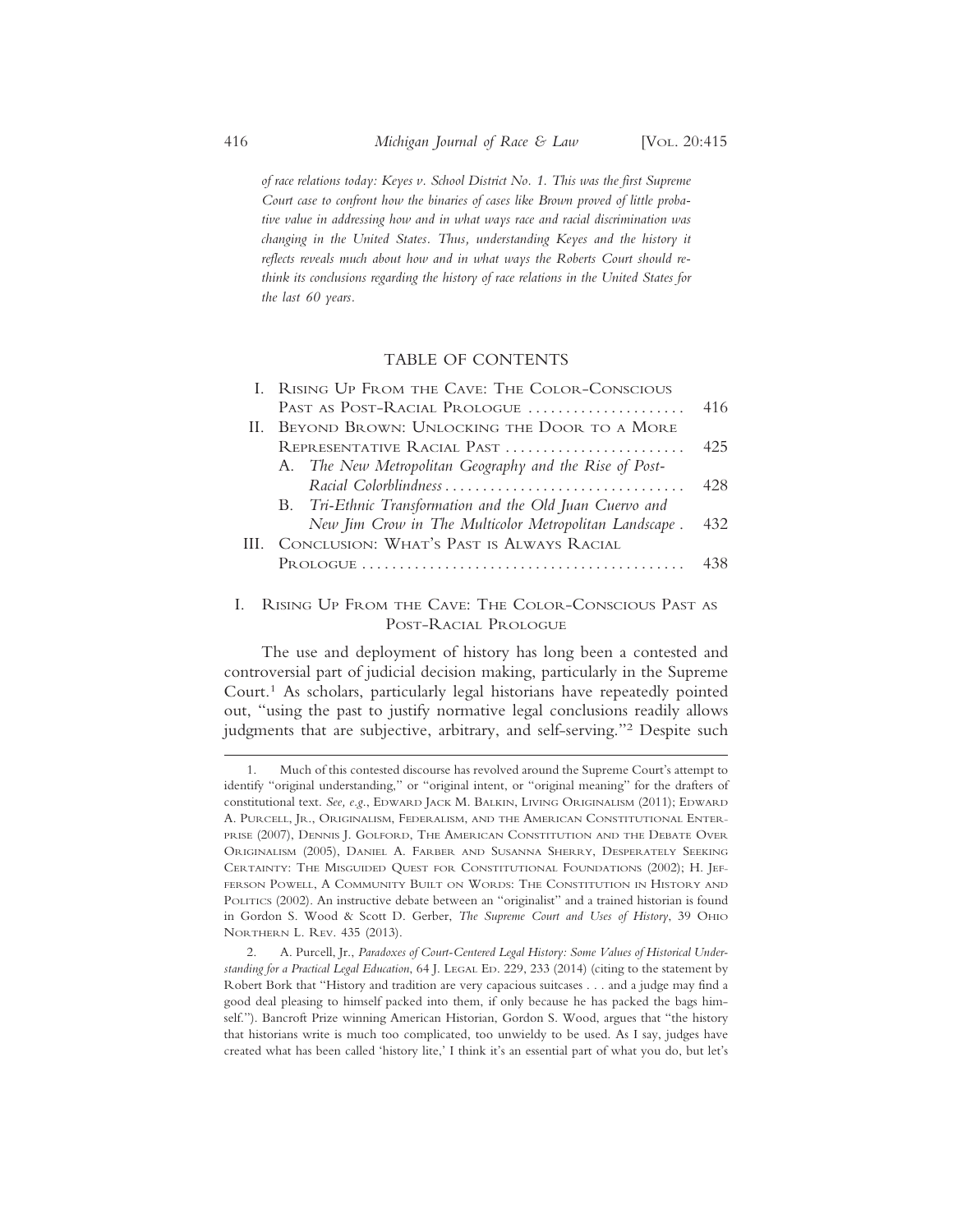criticisms, history continues to play a prominent, if not pre-eminent role in the jurisprudence of the Supreme Court. From its formulation over the constitutional right to "keep and bear arms"3 to the free speech protections extended to corporations,<sup>4</sup> an inadequate, unreliable, and often celebratory history often plays a determinative role in the Supreme Court's opinions.

Nowhere has this been more evident than in the Roberts Court jurisprudence involving individuals as well as communities of color. Building upon the Burger and Rehnquist Courts severe restriction of "judicial oversight of minority [non-White] claims as it intensified judicial oversight of majority [White] claims,"5 the Roberts Court has crafted a history of race relations that does three things which I will demonstrate in the first part of this Article. First, it disparages all uses of race. Second, it equates and equivocates the same harm of racial classification to Whites and Non-Whites. And third, it claims dramatic racial progress while ignoring altogether how and in what ways the shape, form, place, and targets of racial discrimination has fundamentally transformed in the last fifty to sixty years. In so doing, the Supreme Court's racial rights jurisprudence has equivocated and rendered obsolete the historical experiences of people of color in the United States.<sup>6</sup> I and others have recently argued elsewhere that this

5. Reva B. Siegel, *Foreword: Equality Divided*, 127 HARV. L. REV. 1, 7 (2013).

not get it confused with real critical history because that can't be used very effectively." Wood, *supra* note 1, at 443-444.

<sup>3.</sup> *See, e.g.*, District of Columbia v. Heller, 554 U.S. 570, 581 (2008) (citing 1 DICTION-ARY OF THE ENGLISH LANGUAGE 106 (4th ed.) (reprinted 1978)) (deploying, for instance, Timothy Cunningham's 1771 legal dictionary to define "arms").

<sup>4.</sup> Citizens United v. Federal Election Com'n, 558 U.S. 310, 353-354. (2010) (assessing the original meaning of the first amendment as applied to corporate speech); *see also* Leo E Strine & Walter, Nicholas, *Originalist or Original: The Difficulties of Reconciling Citizens United with Corporate Law History* (Feb. 13, 2015), SSRN: http://ssrn.com/abstract=2564708 or http:// dx.doi.org/10.2139/ssrn.2564708 (critiquing the Court's use of history in the *Citizens United* case).

<sup>6.</sup> I explore the origins of this jurisprudence in the context of Regents of the Univ. of Cal. v. Bakke, 438 U.S. 265 (1978), through Grutter v. Bollinger, 539 U.S. 306 (2003), and Gratz v. Bollinger, 539 U.S. 244 (2003), in Tom I. Romero, II, *¿La Raza Latina?: Multicolor Ambivalence, Color Denial, and the Emergence of a Tri-Ethnic Jurisprudence at the End of the Twentieth Century*, 37 N.M. L. REV. 245, 285-293 (2007). Recent Roberts Court cases include Ricci v. De Stefano, 129 U.S. 2658 (2009) (holding the city of New Haven violated the Title VII rights of White firefighters when it announced a new promotion test designed to respond to previous tests that had resulted in the promotion of virtually all White and no Black firefighters); Arizona v. United States, 132 S. Ct. 2492 (2012) (leaving intact the ability of the state of Arizona the ability for local police to arrest anyone who they believe has committed a crime and whom they think is in the country in an undocumented status); Fisher v. Univ. of Tex. at Austin, 133 S. Ct. 2411 (2013) (reversing the Fifth Circuit's application of its standard of review of a race-conscious component of its admissions plan); Shelby Cnty., Ala. v. Holder, 133 S. Ct. 2612 (2013) (invalidating §5 of the Voting Rights Act of 1965 because it relied on outdated data); and Schuette v. Coalition to Defend Affirmative Action, 572 U.S. \_\_ (2014) (holding that an Amendment to Michigan's constitution that prohibits state universities from considering race as part of its admis-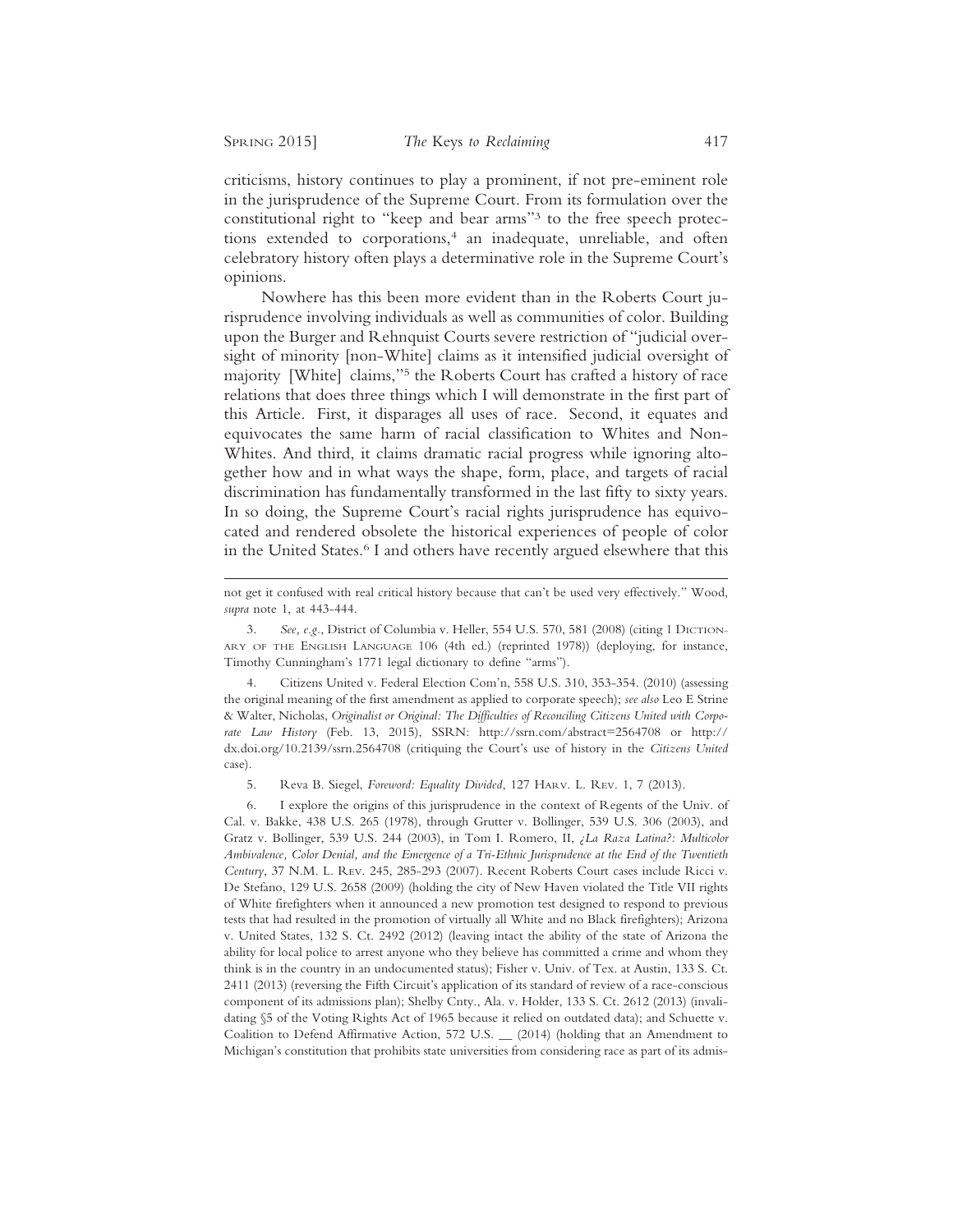jurisprudence has paradoxically produced an "end of history" in cases involving race7 by reifying the notion of color-blindness and thereby consigning all the vestiges of racial thinking, benign or otherwise, to a distant and discredited past.

The racial history project of Justice Roberts<sup>8</sup> was revealed during his first term on the bench in a Texas redistricting case that struck down one congressional district in the state because it diluted the voting power of Latinos. In contesting the majority's opinion on this particular issue, Justice Roberts decried the decision for engaging in the "*sordid* business" of "divvying us up by race."9 Although the same "sordid" history of Latino vote suppression and a long entrenched patterns of political, social, and economic discrimination against Latinos, as well as Blacks, was barely mentioned by either the majority or dissenting opinions in the case,<sup>10</sup> Justice Roberts's striking statement established the frame by which his Court would evaluate the history of racial progress for cases involving race.

The logic and thereby the problems of the Roberts Court's understanding of the history of race relations were demonstrated most recently

8. A compelling narrative of the role that race and its history has played in the Roberts Court and a broader understanding of this as a "project" to transform constitutional jurisprudence is detailed in MARCIA COYLE, THE ROBERTS COURT: THE STRUGGLE FOR THE CON-STITUTION, Part 1, chs. 1-6 (2013).

9. League of United Latin American Citizens v. Perry, 548 U.S. 399, 511 (2006) (Roberts, J., concurring in part and dissenting in part) (emphasis added).

sion process was not based on unconstitutional racial animus); *see also* Reva B. Siegal, *From Colorblindness to Antibalkinazation: An emerging Ground of Decision in Race Equality Cases,* 120 YALE L. REV. 1278 (2011); Helen Norton, *The Supreme Court's Post-Racial Turn Towards a Zero-Sum Understanding of Equality*, 52 WM. & MARY L. REV. 197 (2010).

<sup>7.</sup> *See* Tom I. Romero, II, *The "Tri-Ethnic" Dilemma: Race, Equality, and the Fourteenth Amendment in the American West*, 13 TEMPLE POL. & C.R. L. REV. 817, 854-855; Joel Heller, *Shelby County and the End of History*, 44 U. Memph. L. Rev. 357 (2013). Joel Heller and I have used Francis Fuyukama's influential book, The End of History, to argue that the Supreme Court sees the history of race as one consigned to a long-dead past. In some of the same ways that Fukuyama celebrates the triumph of liberal democracy in the modern world over the messy historical forces of communalism and despotism, *see* FRANCIS FUKUYAMA, THE END OF HIS-TORY AND THE LAST MAN (1992), both Heller and I argue that the Supreme Court has embraced a history that celebrates racial progress, while ignoring altogether how in and in what ways that history fails to explain substantive changes in the ways in rich racial discrimination is practiced and experienced. Romero, *The Tri-Ethnic Dilemma*, *supra* note 7, at 854-855; Heller, *Shelby County*, *supra* note 7, at 376-385. In another essay, Heller describes all of the ways that "history still matters," in at least Voting Rights litigation. Joel Heller, *Subsequent History Omitted* (2014) THE CIRCUIT. Nov. 2014 Paper 64, at 380-381, *available at* http://scholarship. law.berkeley.edu/clrcircuit/64.

<sup>10.</sup> This history is documented in Nina Perales, Luis Figueroa & Criselda G. Rivas, *Voting Rights in Texas: 1982-2006*, S. CAL. REV. L. & SOC. JUST. (2006). Data compiled for the report relied on the archival research of noted historians, such as David Montejano, Julie Leininger Pycior, and Guadalupe San Miguel, Jr. *Id.* at 8-13, nn. 12-45. The majority opinion in *Perry* does reference the "sordid history of manipulating the electoral process to perpetuate its stranglehold on political power . . ." 548 U.S. at 449.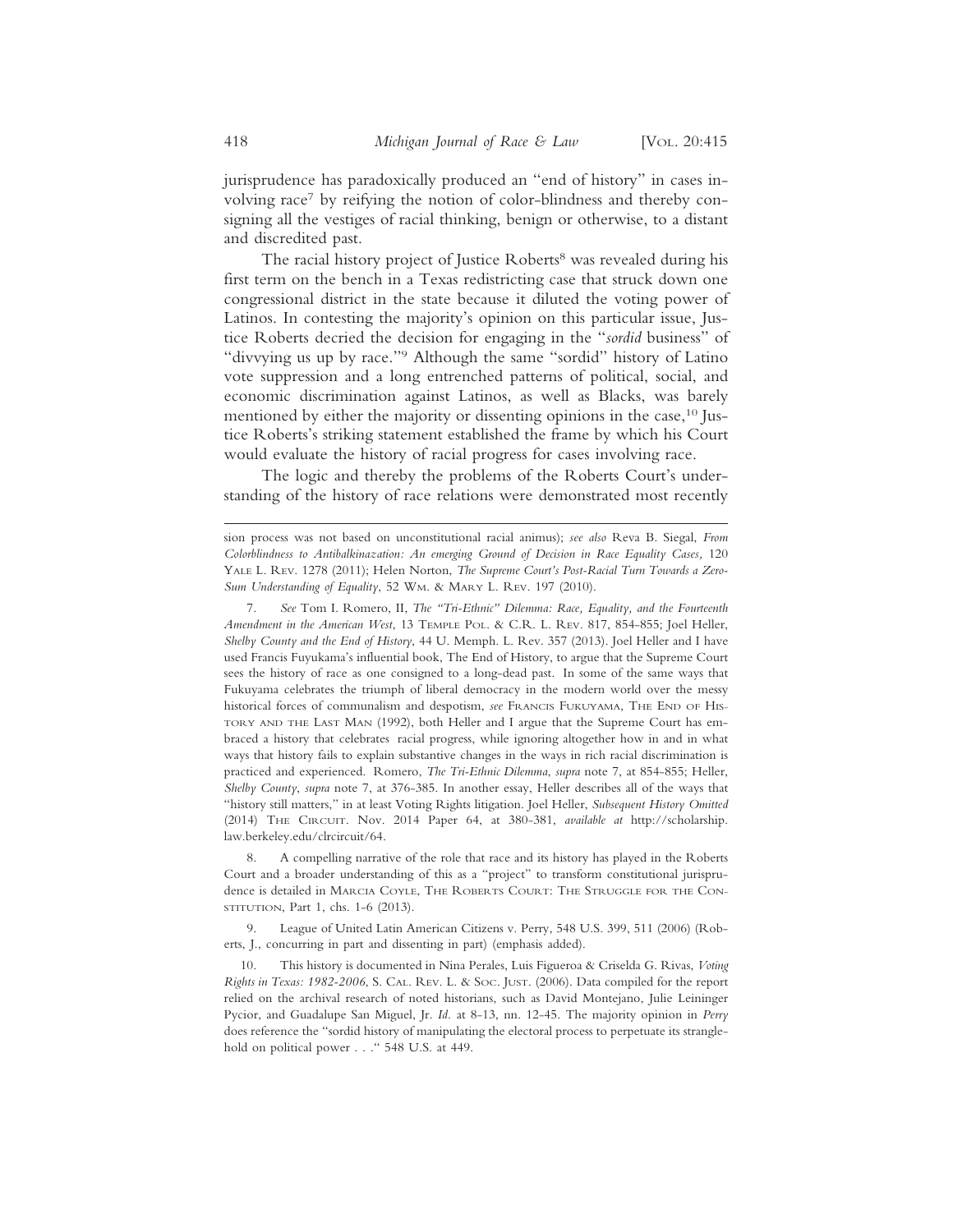in *Shelby County, Alabama v. Holder*. 11 Writing for the majority, Justice Roberts declared aspects of the Voting Rights Act of 1965 unconstitutional because it relied on "decades-old data and eradicated practices," reflecting only "decades-old problems" that have "no logical relation to the present day."12 The problem, according to Justice Roberts, was that Congress had been using statistics derived from its coverage formula from the mid-1960s and early 1970s as a benchmark for identifying which jurisdictions would be subject to Section 5 of the VRA, a provision requiring the submission of any proposed change in voting policies to the federal government for approval before implementation.<sup>13</sup> The coverage formula was unconstitutional, according to the Court, because it failed to recognize that "things have changed dramatically" in the covered jurisdictions, most of which were located in the South.14

In making this argument, Justice Roberts claimed that there was "no denying that . . . our Nation has made great strides" when it came to the issue of racial equality.15 Justice Roberts referenced particularly the elimination of "[b]latantly discriminatory" acts that included not only a "variety of [requirements and] tests 'specifically designed to prevent' African Americans from voting," but also the elimination of murder and police beatings of civil rights activists.16 The result was a narrative that described a 21st century United States that has thrown off many, if not all of the shackles of its racial past. As a consequence, the Justice declared that Congress needed to adapt the legislation to address "current needs" and "current conditions."17

This Article is designed to re-frame and thereby re-claim the ways that the Roberts Court thinks and subsequently writes about the history of race relations in its decision making. Indeed, it takes seriously his suggestion in *Shelby County* that legislatures, judges, lawyers, and citizens understand better the "current conditions"18 of racial discrimination in the United States. I argue that the Roberts Court's telling about the history of race in the United States deploys an outdated and myopic binary framework to understand how racial inequality has been and continues to be enforced through both overt and covert means. To be sure, the framework that the Roberts Courts embraces is powerfully rooted in notions of American exceptionalism whereby the United States is a uniquely free na-

<sup>11.</sup> *Shelby Cnty*, 133 S.Ct. at 2612.

<sup>12.</sup> *Id.* at 2627, 2629.

<sup>13. 42</sup> U.S.C. § 1973c(a) (2012). The coverage formula was found in Section 4(b) of the Act. *Id.* § 1973b(b).

<sup>14.</sup> *Shelby Cnty*, 133 S.Ct. at 2625.

<sup>15.</sup> *Id.* at 2626.

<sup>16.</sup> *Id.* at 2621 (citing N.W. Austin Mun. Util. Dist. No. 1 v. Holder, 557 U.S. 193, 202 (2009)); *id.* at 2624 (quoting S.C. v. Katzenback, 383 U.S. 301, 310 (1966)).

<sup>17.</sup> *Id*. at 2619, 2627-30.

<sup>18.</sup> *Id.* at 2628-30.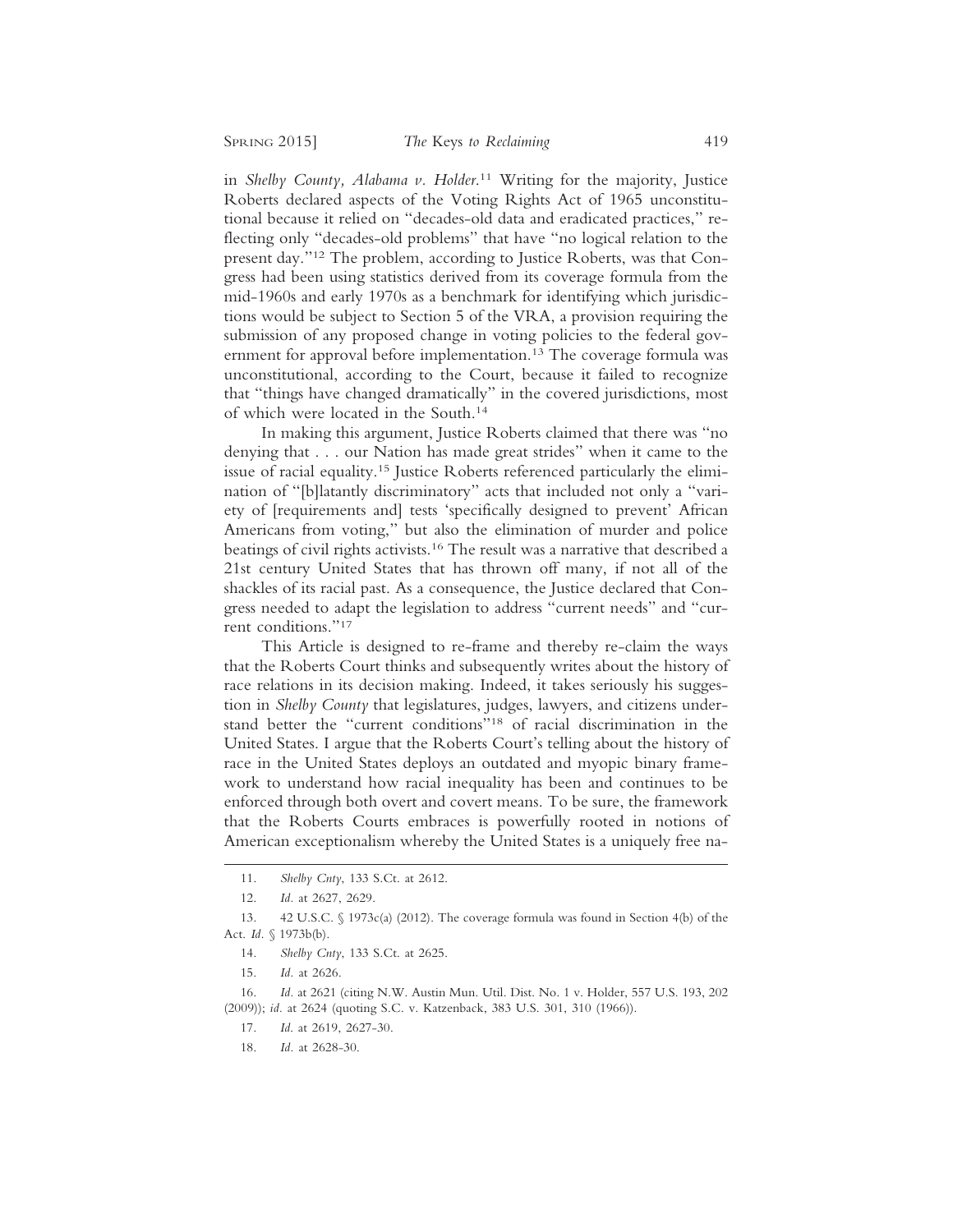tion committed to liberty, egalitarianism, individualism, populism, and laissez-faire or market based economics.19 Racial discrimination—particularly its manifestation and conscious codification against Blacks through a violent, brutal and oppressive system of slavery and Jim Crow—however, has been the tragic exception to these principles.<sup>20</sup>

In order to reconcile such dissonance, the Roberts Court in its race cases has told a story of enlightenment whereby Americans, much like the prisoners in Plato's *Allegory of the Cave*, emerge triumphantly out the dark, dank, debilitating, and "sordid" cave of racial consciousness.<sup>21</sup> For the Roberts Court, history serves the same rhetorical tool as it did for Plato to describe an upward trajectory from color-consciousness to color-blindness in the United States. Whereas the Roberts Court opinions in race cases, especially those by the Chief himself, have referenced a distain for slavery, Jim Crow, and racial violence, it has done so by decrying race-conscious thinking. By arguing that all racial thinking has created shadows of racial discord and racial hostility, the Roberts Court instead celebrated all of the progress that has been made to lift Americans and its legal system out of its racist past.

For the Roberts Court, the ascent out of the cave of racial consciousness is rooted squarely in *Brown v. Board of Education* in 1954.22 Indeed, its "history," Justice Roberts tells us in the 2007 case, *Parents Involved in Community Schools v. Seattle School District No. 1*, "will be heard."23 The history

22. Brown v. Bd. of Educ., 347 U.S. 483 (1954).

<sup>19.</sup> SEYMOUR MARTIN LIPSET, AMERICAN EXCEPTIONALISM: A DOUBLE-EDGED SWORD 19, 31 (1996). In 2007, Justice Roberts gave the Keynote Address for The Federalist Society for Law and Public Policy Studies National Lawyers Convention. Displaying his historical sensibility, Justice Roberts' remarks focused on the judicial appointments of James Madison as the "architect of limited government and separated powers" dependent upon an "independent judiciary". Justice John G. Roberts, Keynote Address at the Federalist Society for Law and Public Policy Studies' 2007 National Lawyers Convention (Nov 16, 2007) (transcript *available at* http:// fora.tv/fora/fora\_transcript\_pdf.php?cid=1967) (Broadcast available at https://www.youtube.com/watch?v=CRISpBGsoTOU).

<sup>20.</sup> The historian Gary Gerstle has described the tension between "civic nationalism" –the American belief in the fundamental equality of all human beings, in every individual's inalienable rights to life, liberty, and the pursuit of happiness, and in a democratic government that derives its legitimacy form the people's consent[;]" and that of "racial nationalism" – that "conceives of America in ethnoracial terms, as a people held together by common blood and skin color and by an inherited fitness for self-government." GARY GERSTLE: AMERICAN CRUCI-BLE: RACE AND NATION IN THE TWENTIETH CENTURY 4 (2001). Gerstle notes both of these contradictory ideals are inscribed in the American constitution and as a result, have powerfully shaped the nation. *Id.* at 5. Unlike the ascendant ideology I proscribe to John Roberts and his Court, however, Gerstle sees each of these ideals as a more permanent, and unexceptional part of American culture and life. *Id.* at 373-374.

<sup>21.</sup> *See* C.J.S. HAYWARD, PLATO'S ALLEGORY OF THE CAVE REVISITED AND OTHER SOCRATIC DIALOGUE (2012).

<sup>23.</sup> Parents Involved in Community Sch. v. Seattle Sch. Dist. No. 1, 551 U.S. 701, 746 (701).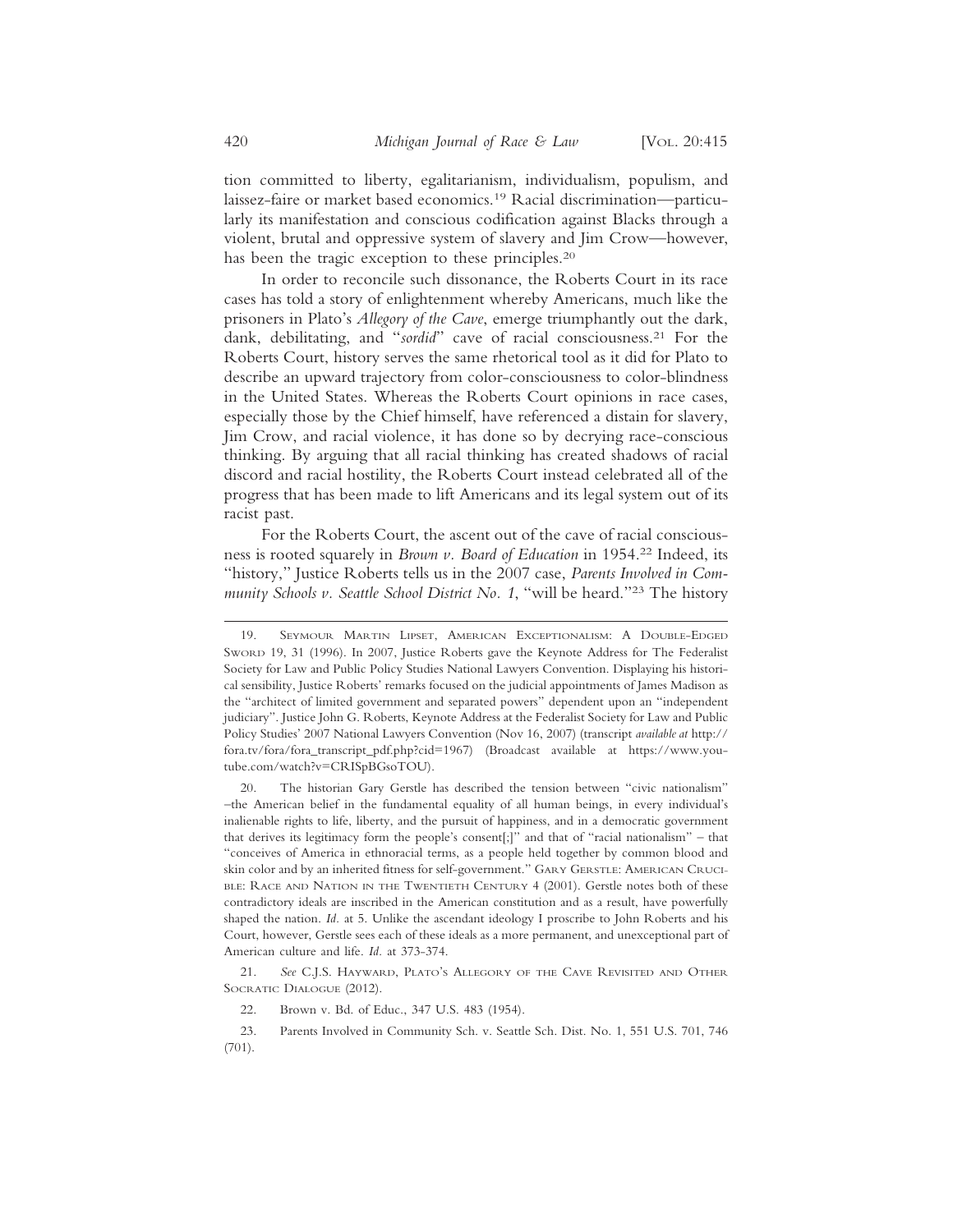that *Brown* encapsulates has, for Justice Roberts certain "undeniable" truths.24 One is the "fact" that racial classifications, whether used to segregate students or advance diversity "promotes notions of racial inferiority," and "lead[s] to a politics of racial hostility."25 The second truth is that racial consciousness "reinforce[s] the belief, held by too many for too much of *our history*, that individuals should be judged by the color of their skin."26 And finally, racial consciousness "endorse[s] race-based reasoning and the conception of a Nation divided into racial blocs, thus contributing to an escalation of racial hostility and conflict."27 *Brown's* history, the Court tells us, "should teach greater humility" about how the shroud of any racial thinking would inevitably lead to harm.28

It is critical to point out that the "undeniable" harms associated with race based thinking that the Court cites emerge out of Burger and Rehnquist Court jurisprudence that largely involved white plaintiffs challenging racial classifications. In those cases, history was deployed by each court to make the claim that racial classifications designed to harm non-Whites in the history of the United States are no different than racial classifications designed to benefit non-Whites.<sup>29</sup> Both, according to the Court, effectuate a harm on the "disfavored" group. In other words, the Court was indicating that the history of racial discrimination against Blacks and other non-Whites, though rooted in different contexts, had value only in suggesting that Whites might suffer the same harm. As Justice Roberts made evident in his majority opinion in *Parents Involved*:

Before *Brown*, schoolchildren were told where they could and could not go to school based on the color of their skin. The school districts in these cases have not carried the heavy burden of demonstrating that we should allow this once again [against White plaintiffs]—even for very different reasons. The way to stop discrimination on the basis of race is to stop discriminating on the basis of race.30

It no surprise that *Brown* figures prominently in Roberts Court (as well as its Burger and Rehnquist Court predecessors) race jurisprudence

<sup>24.</sup> *Id.* at 745-46.

<sup>25.</sup> *Id.* at 746 (quoting Richmond v. J.A. Croson, Co., 488 U.S. 469, 493 (1986).

<sup>26.</sup> *Id.* at 746 (quoting Shaw v. Reno, 509 U.S. 630, 657 (1993) (emphasis added).

<sup>27.</sup> *Id.* at 746 (quoting Metro Broad., Inc. v. FCC, 497 U.S. 547, 603 (1990) (O'Connor, J., dissenting)).

<sup>28.</sup> *Id.* at 742 (quoting Metro Broadcasting, 497 U.S. at 609-610 (O'Connor, J., dissenting)).

<sup>29.</sup> *See* articles cited, *supra* note 6; *see also Regents of the Univ. of Cal.*, 438 U.S. 265 (1978), *Grutter*, 539 U.S. 306 (2003); *Gratz*, 539 U.S. 244 (2003); *Ricci*, 129 U.S. 2658 (2009); *Arizona*, 132 S. Ct. 2492 (2012); *Fisher,* 133 S. Ct. 2411 (2013); *Holder*, 133 S. Ct. 2612 (2013); *Schuette*, 572 U.S. \_\_ (2014).

<sup>30.</sup> *Parents Involved*, 551 U.S. at 747-48.,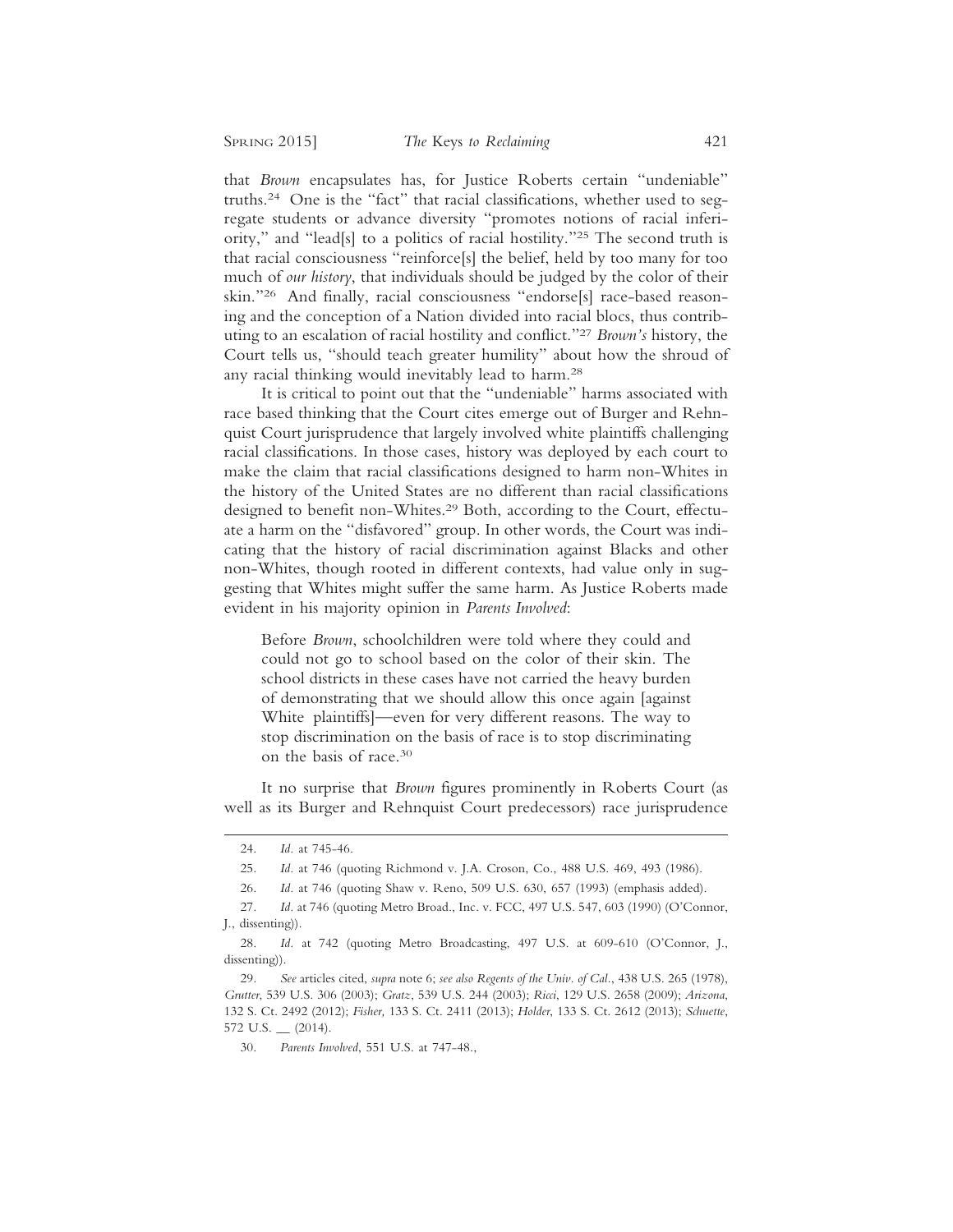because it marked so clearly the nation's emergence from the cave of racist thinking. As sociologists have repeatedly demonstrated, the era surrounding *Brown* marked a clear divergence in American's racial attitudes towards African Americans; finding that beginning during this time, "fewer whites subscribe to the views associated with Jim Crow," and "except for members of white supremacist organizations, few whites in the United States claim to be 'racist."31

*Brown* also represented unambiguously the harms of racial consciousness. Rooted in "Southern" racial attitudes—from the forced and violent enslavement of Africans and African Americans, to the state-sanctioned Jim Crow segregation of Black children and families in many urban locales, to the massive resistance by many Whites to court ordered integration— *Brown* highlighted for many the fallacies and dangers of racial thinking.<sup>32</sup> To be sure, the racial attitudes of the South have played a decisive role in the racial history of the Roberts Court. In another Voting Rights Act case that would anticipate the Court's direction in *Shelby County*, the Roberts Court had similarly proclaimed that "[t]hings have changed in the South."33 In this case and *Shelby County*, the discussion surrounding Section 5 made the faulty observation that Section 5 applies only to the South, failing to recognize that coverage extends to jurisdictions in states such as New York, Arizona, and South Dakota.<sup>34</sup> By making this argument, the Roberts Court also strongly suggested that outside of the South, no explosive history of race relations or racial discrimination existed beyond racial thinking only designed to disadvantage Whites.<sup>35</sup> Subsequent "fidelity" of the Roberts Court to the racial history symbolized by *Brown* and all of the "change" that occurred thereafter in the South signified how much Americans had emerged from the cave of racial consciousness<sup>36</sup> to become post-racial in its decision making.37

- 36. Siegel, *supra* note 5, at 9-10; *see also* Guinier, *supra* note 32, at 114.
- 37. *See, e.g.*, Sumi Cho, *Post-Racialism*, 94 IOWA L. REV. 1589, 1594 (2009) (arguing that "post-racialism in its current iteration is a twenty-first-century ideology that reflects a belief that

<sup>31.</sup> EDUARDO BONILLA SILVA, RACISM WITHOUT RACISTS: COLOR-BLIND RACISM AND THE PERSISTENCE OF RACIAL INEQUALITY IN THE UNITED STATES 1, 4-8 (2d ed. 2006) (summarizing social science scholarship documenting Whites attitudes towards Blacks).

<sup>32.</sup> Lani Guinier, *From Racial Liberalism to Racial Literacy: Brown v. Board of Education and the Interest-Divergence Dilemma*, 92 J. OF AMER. HIST. 92, 99-114 (2004) (assessing how proponents of *Brown* treated the symptoms of racism by stigmatizing racial thinking and not the disease of White Supremacy).

<sup>33.</sup> Nw. Austin Mun. Util. Dist. No. One v. Holder, 557 U.S. 193, 202 (2009).

<sup>34.</sup> As Heller pointed out, "[t]reating the nine Southern states covered in whole or in part by Section 5, which stretch from the Rio Grande Valley to the Louisiana bayou to the Appalachian Mountains and contain millions of people, as a single entity is fallacious." Heller, *supra* note 7, at 359. n. 4

<sup>35.</sup> *See* discussion on the use of race in the Seattle School District and discussion of the harms of such racial consciousness by the School Board, *supra* notes 26-31.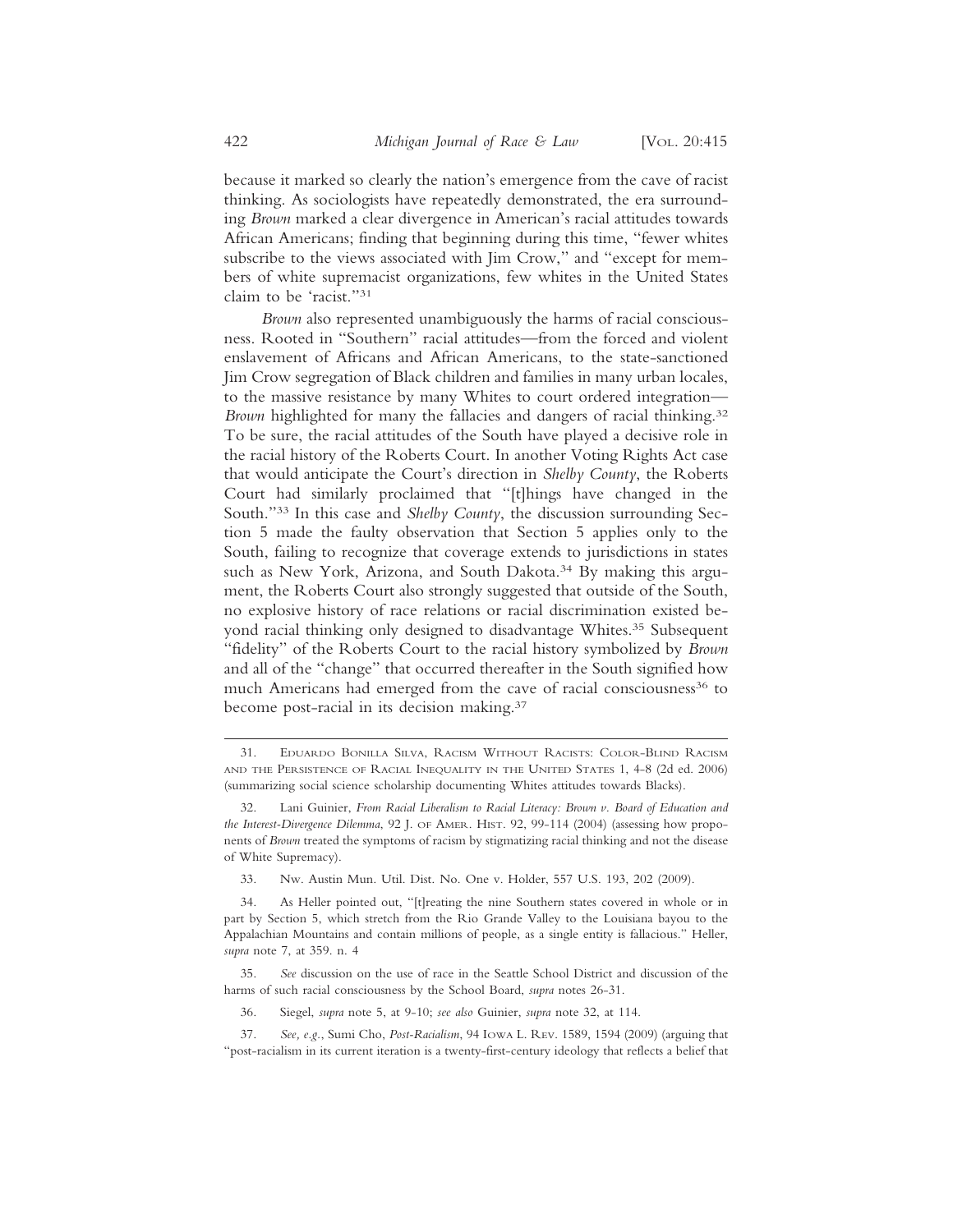Within twenty years of the *Brown* decision, however, judicial deployment of history predicated on its basic factual premises had become increasingly anachronistic. Indeed, the same binaries in *Brown* that had long served to explain race relations such as Black-White, North-South, and Urban-Rural were giving way to massive demographic transformations in the United States.38 This was a nation that in the years and decades after World War II had become multi-cultural and multi-lingual;<sup>39</sup> where people from around the world were moving in unprecedented numbers to the "New West" and "New South;"40 all of whom would settle to live and work in sprawling and segregated metropolitan spaces.<sup>41</sup> All of the familiar tropes so clear in *Brown* and its progeny—southern Jim Crow segregation, poor Black families living in burnt-out urban communities, separate and altogether unequal treatment in housing, employment, and public accommodations42—could no longer accurately describe the post-World War II history nor the current reality of shifting and transforming patterns of race relations in the United States.

In order to reclaim the history of race from the Roberts Court, I advocate for a re-centering of the Court's racial histories around, and greater fidelity to, a case that more accurately represents the recent history and current status of race relations today: *Keyes v. School District No. 1*. 43 As

38. Tom I. Romero, II, *Kelo, Parents and the Spatialization of Color(blindness) in the* Berman-Brown *Metropolitan Heterotopia*, 2008 UTAH L. REV. 947, 960-961 (2008).

39. *See infra* notes 91-99 and accompanying text.

40. *See infra* note 103. The notion of the "New West" and the "New South" as part of a greater whole was explored by the historian Carl Abbott in "New West, New South, new Region: The Discovery of the Sunbelt" in Raymond A. Mohl ed., Searching for the Sunbelt (1990). A defining feature of the Sunbelt has been its racial diversity beyond the Black-White paradigm. *See* Chapters 5, 6, 12 and 13 in SUNBELT RISING: THE POLITICS OF PLACE, SPACE, AND REGION (Michelle Nickerson & Darren Dochuk ed., 2011). Recent evidence of worldwide immigration to the New West and New South is found in Audrey Singer, *The New Geography of Untied Immigration*, BROOKINGS IMMIGRATION SERIES, July 2009, at 4-7.

41. *See infra* notes 75-88, 100-24.

42. For representative examples in the school integration context, see Swann v. Charlotte-Mecklenburg Bd. of Educ., 402 U.S. 1 (1971); Green v. Cnty. Sch. Bd., 391 U.S. 430 (1968); Griffin v. Cnty. Sch. Bd., 377 U.S. 218 (1964); Goss v. Bd. of Educ. of Knoxville, Tenn., 373 U.S. 683 (1963); Cooper v. Aaron, 358 U.S. 1(1958). The same binary logic and tropes continue to be applied by the Supreme Court. In its most recent opinion involving the Fair Housing Act ("FHA") in the summer of 2015, Justice Kennedy described how rapid urbanization and suburbanization, steering by real-estate agents, and racially restrictive covenants "created many predominately *black inner cities* surrounded by *white suburbs*." Texas Dept. of Housing and Community Affairs v. Inclusive Communities Project, Inc., No. 13-1371, S. Ct., slip op., June 25, 2015, at 6 (emphasis added). Though the case upheld disparate impact claims under the FHA, Kenney's majority opinion nevertheless indicated a narrow understanding of the full metropolitan and multi-color scope of residential housing segregation described in Part II of this article.

43. Keyes v. Sch. Dist. No. 1, 413 U.S. 189 (1973).

due to the significant racial progress that has been made, the state need not engage in race-based decision-making or adopt race-based remedies.").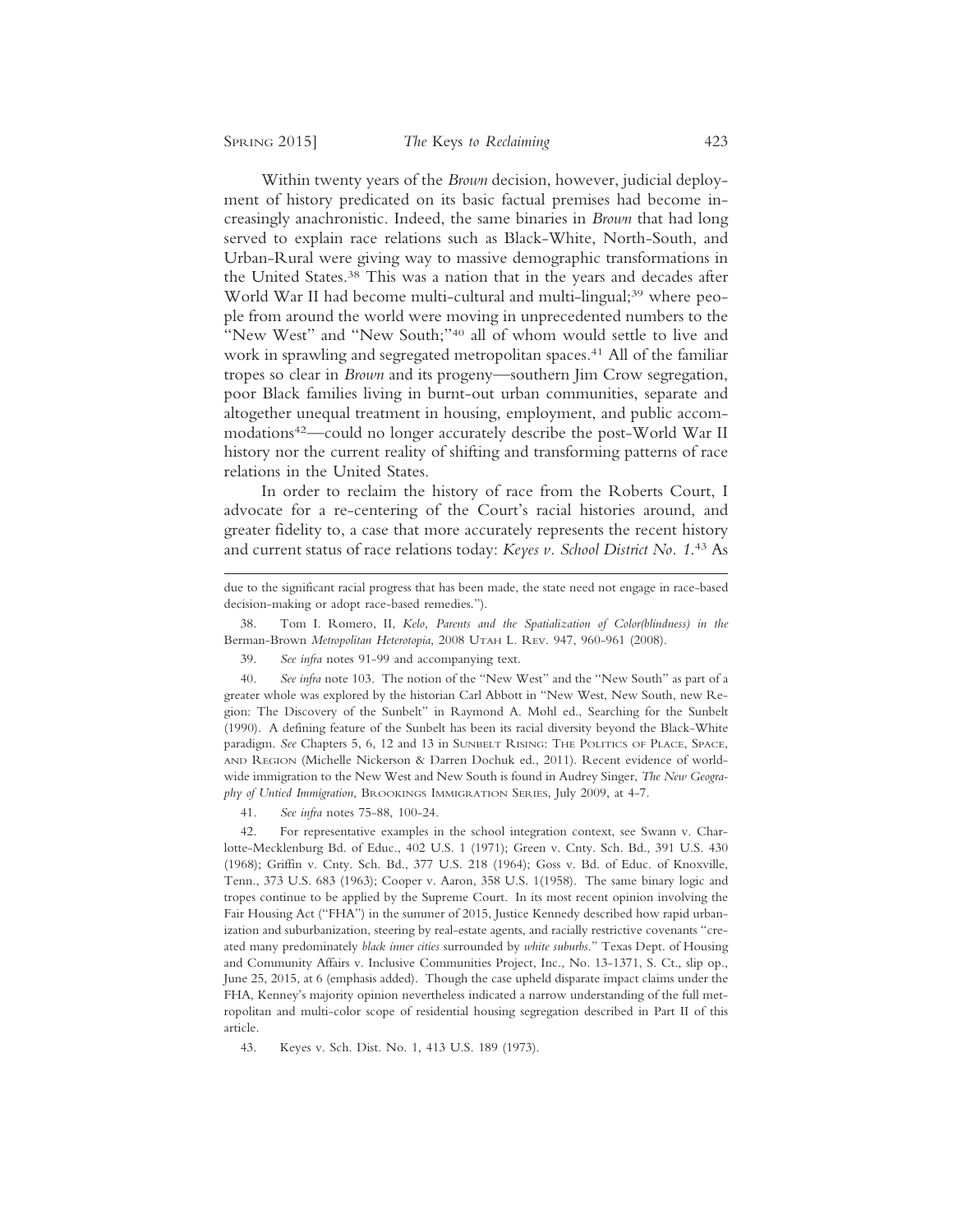I have argued elsewhere, *Keyes* addressed both directly and indirectly how the binaries of cases like *Brown* proved of little probative value in addressing how and in what ways race and related acts of discrimination were being transformed in the United States.44 The case is important because it did not involve a school district in state that had never had Jim Crow type segregation.45 The factual scenario of *Keyes* arose in a metropolitan area that was neither Southern nor Northern in its physical and political geography.46 For this reason, the case reflected deep and intractable tensions in a culture that had long struggled with the promises of color-blindness in the face of explicit and latent racism against not only Blacks, but also Latinos, American Indians, and Asian Pacific Americans.47 For these reasons, *Keyes* was poised to "become the *Brown* case for the rest of the country outside the South."48 Though the case ostensibly never met this promise, *Keyes* and the United States it reflects reveals much about how and in what ways the Roberts Court should rethink its conclusions regarding the state of race relations in the United States for the last 60 years.

Part II of this Article accordingly examines the many ways that *Keyes* pointed to a new metropolitan geography of color-blind multi-color racial segregation in the United States. As Section A surveys, a broad and diverse array of local, state, and federal government actions reconfigured the ways in which American's experienced and were impacted by race. Through housing and transportation policy, land use laws, and strategic use of local government controls, American's came to live in largely homogenous suburban communities, thereby evading altogether the social mix and inequalities of their sprawling metropolitan regions. This new metropolitan geography spatially reinforced the perception among largely White suburban communities that racial problems defined by Northern and Southern racism were a thing of the past.

<sup>44.</sup> *See generally* Tom I. Romero, II, *Foreword: How I Rode the Bus to Become A Professor at the University of Denver Sturm College of Law; Reflections on* Keyes's *Legacy for the Metropolitan, Post-Racial, and Multi-Racial Twenty-First Century*, 90 DEN. U. L. REV. 1023 (2013).

<sup>45.</sup> *See, e.g.*, *id.* at 1024.

<sup>46.</sup> *Id.* at 1035-39.

<sup>47.</sup> *Id.* at 1042-46. In addition to my scholarship on *Keyes*, further analysis and reflection on the case in its Denver context, including reflections from those who participated in the litigation, may be found in *Denver University Law Review: Forty Years Since* Keyes v. School District No. 1; *Equality of Educational Opportunity and the Legal Construction of Metropolitan America*, 90 Denv. U. L. Rev. 1021 (2013). *See also* Sharon Ruth Brown-Bailey, Journey Full Circle: A Historical Analysis of Keyes v. School District No. 1 (1998) (unpublished Ph.D. dissertation, Univ. of Colo. at Denver) (on file with author); Frederick D. Watson, Removing the Barricades from the Northern Schoolhouse Door: School Desegregation in Denver (1993) (unpublished Ph.D. dissertation, University of Colorado at Boulder) (on file with author). Equally valuable for its socio-legal insights is Rachel F. Moran, *Foreword—The Lessons of* Keyes*: How Do You Translate "The American Dream"?*, 1 LA RAZA L.J. 195 (1986), as well as the entire Volume 1, Issue 3 of 1 LA RAZA L.J. 195 (1986), which focuses on the bilingual education aspects of *Keyes*.

<sup>48.</sup> BOB WOODWARD & SCOTT ARMSTRONG, THE BRETHREN: INSIDE THE SUPREME COURT 260 (1979).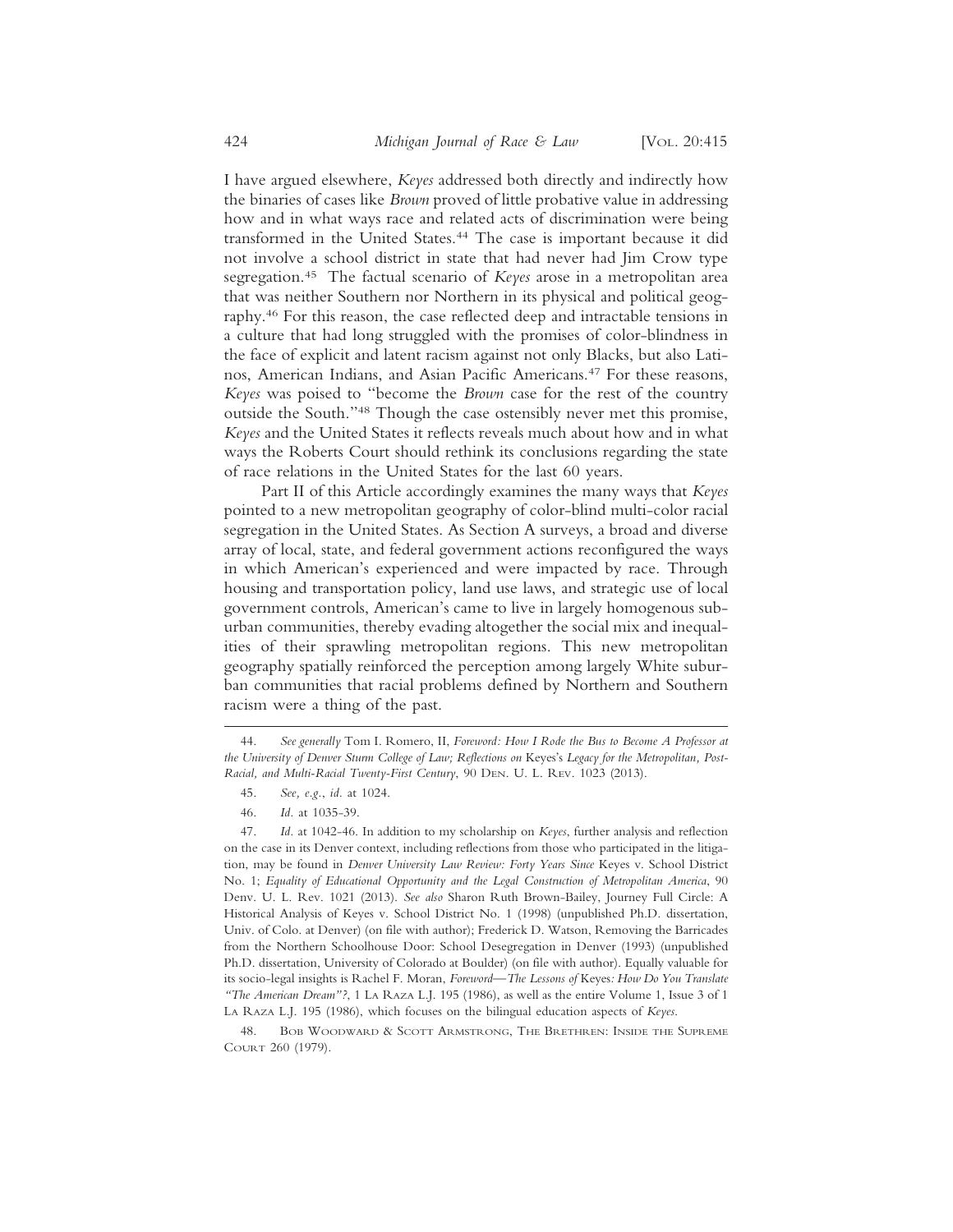On the other hand, the fragmentation and isolation of metropolitan America obscured the extent that the nation's traditional geographical and racial sensibilities of North and South, Urban and Suburban, and Black and White were being fundamentally transformed. As Section B explores, this transformation has occurred along two paths. The first has been driven by immigration from Latin America, Asia, and Africa, and the ways that racialized individuals from these groups emerged to claim space and place in these very same metropolitan regions.

The second path revolves around those same suburbs that had effectively prevented integration for decades after World War II. As metropolitan areas grew, suburbs emerged as some of the most integrated areas in the United States, but also revealed a troubling pattern of re-segregation and incidents of racial violence along multiple color lines. In the process, immigration law and criminal law worked together to create legal and social conditions that were remarkably similar to the Jim Crow ordinances that perpetuated racial discrimination and unequal treatment against African Americans after the Civil War.

The history I subsequently tell about race in the post-World War II United States requires the Court to recognize that the nation's racial history was not fully forged in the South, nor was it transformed for the better upon decisions like *Brown* or legislation like the Voting Rights Act of 1965. The myopic racial history of the Court suggests neither colorblindness nor the rise of post-racial idealism. Rather, race relations throughout the United States, particularly after World War II, have been in a state of flux and dramatic transformation. While the Roberts Court has consistently deployed history to describe a United States dissociated from the insidious effects of racial change and transformation, I offer a historical frame that points to race's enduring and malleable condition. History is not about the shadows of then, but the terra firma of now.

#### II. BEYOND BROWN: UNLOCKING THE DOOR TO A MORE REPRESENTATIVE RACIAL PAST

*Keyes* v. *School Board No. 1* was the first school desegregation Supreme Court case that did not involve a school district located in the American South. There are two reasons why the case's non-Southern orientation is significant. First, "unlike every school desegregation case heard and decided by the Court since *Brown*, there was not the existence of a state constitutional provision, executive enactment, legislative statute, explicit school board policy, or jurisprudence in the history of the state that mandated the separation of the races in either segregated classrooms or schools."49 Rather, since Colorado achieved statehood in 1876, the state

<sup>49.</sup> Romero, *How I Rode the Bus*, *supra* note 44, at 1024.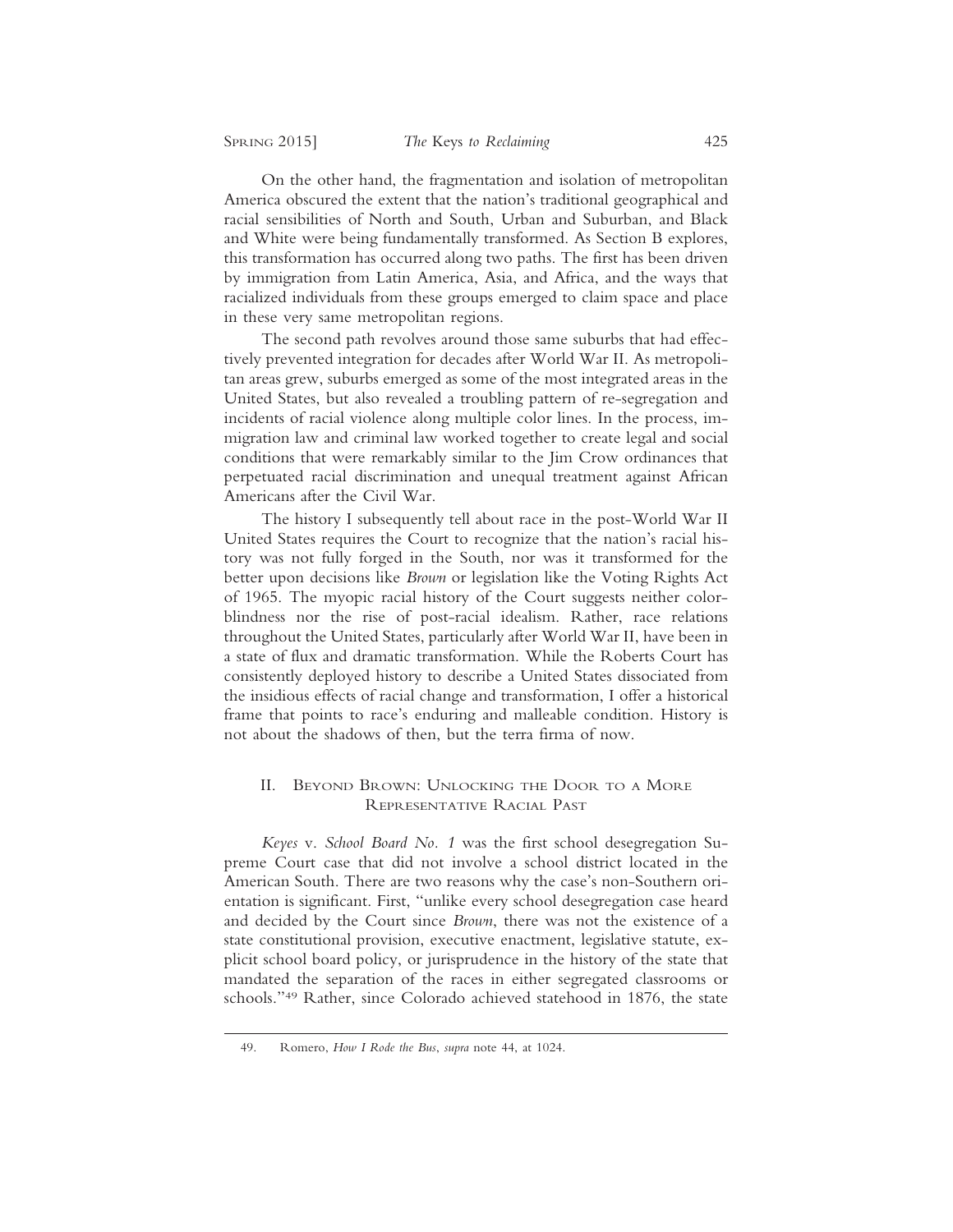constitution had specifically prohibited the use of race in the assignment of students to its public schools.<sup>50</sup>

In spite of Colorado's anti-discrimination constitutional provisions, racism ran deep in the state. In the first decade of its founding in the 1860s, for instance, American Indians were massacred and displaced from their native lands.51 During the 1920s, the Ku Klux Klan had a major influence in Colorado (particularly in Denver).'52 In the 1930s, explicit anti-Mexican sentiment by the Governor and the state's citizens resulted in the National Guard being deployed against largely Mexican Americans and documented Mexican migrants.<sup>53</sup> And through much of the first seven decades of the 20th century, practices by realtors, parents, school boards, and politicians created widespread residential racial segregation, while actively working to prevent integration in and outside of schools.54 Coloradoans had long struggled to circumvent equality provisions and civil rights protections under state law.55

Second, when eight Black, Latino, and White families filed suit against the Denver public school board and its administration on June 19, 1969 for perpetuating an unconstitutional practice of segregation,<sup>56</sup> "they entered uncharted waters of the nation's post-*Brown* school desegregation

<sup>50.</sup> COLO. CONST. art. IX, § 8 (amended 1974) ("[N]or shall any distinction or classification of pupils be made on account of race or color . . . ."). Some of the debates regarding racial classification of students in Colorado's history can be found in Tom I. Romero, II, *"Of Greater Value than the Gold of Our Mountains": The Right to Education in Colorado's Nineteenth-Century Constitution*, 83 U. COLO. L. REV. 781, 823–24, 832–33 (2012).

<sup>51.</sup> *See, e.g.*, RICHARD CLEMMER-SMITH ET AL., REPORT OF THE JOHN EVANS STUDY COMMITTEE, UNIVERSITY OF DENVER 1-10 (2014); *see also* ARI KELMAN, A MISPLACED MAS-SACRE: STRUGGLING OVER THE MEMORY OF SAND CREEK (2013).

<sup>52.</sup> During the 1920s, the Ku Klux Klan had a major influence in Denver and Colorado. *See generally* ROBERT ALAN GOLDBERG, HOODED EMPIRE: THE KU KLUX KLAN IN COLO-RADO 163-82 (1981); KENNETH T. JACKSON, THE KU KLUX KLAN IN THE CITY: 1915-1930, at 215-31 (1967); Gerald Lynn Marriner, *Klan Politics in Colorado*, 15 J.W. 76 (1976); James H. Davis, *Colorado Under the Klan*, 42 COLO. MAG. 1965, at 93.

<sup>53.</sup> Anti-immigrant sentiment in Denver and in Colorado was heavily directed towards Mexican Americans. *See generally* Tom I. Romero, II, "*A War to Keep Alien Labor out of Colorado": The "Mexican Menace" and the Historical Origins of Local and State Anti-immigration Initiatives*, *in* STRANGE NEIGHBORS: THE ROLE OF STATES IN IMMIGRATION POLICY 64 (G. Jack Chin & Carissa Hessick eds., 2014).

<sup>54.</sup> Jones v. Newlon, 253 P. 386, 388 (Colo. 1927) (finding unconstitutional the segregation of extra-curricular social functions by the Denver School Board); Chandler v. Ziegler, 291 P. 822, 823 (Colo. 1930) (holding that a person owning real property may insert a racially restrictive covenant to prevent sale of that same property interest to a person from a disfavored race); *see also* Tom I. Romero, II, *Our Selma Is Here: The Political and Legal Struggle for Educational Equality in Denver, Colorado, and Multicolor Conundrums in American Jurisprudence*, 3 SEATTLE J. SOC. JUST. 73, 80–88 (2004).

<sup>55.</sup> *See, e.g.*, Jackson v. City and Cnty of Denver, 124 P.2d. 240, 241 (Colo. 1942) (upholding the constitutionality of a Colorado statute declaring void all marriages between Blacks and Whites).

<sup>56.</sup> Keyes v. Sch. Dist. No. 1, 313 F. Supp. 61, 63 (D. Colo. 1970).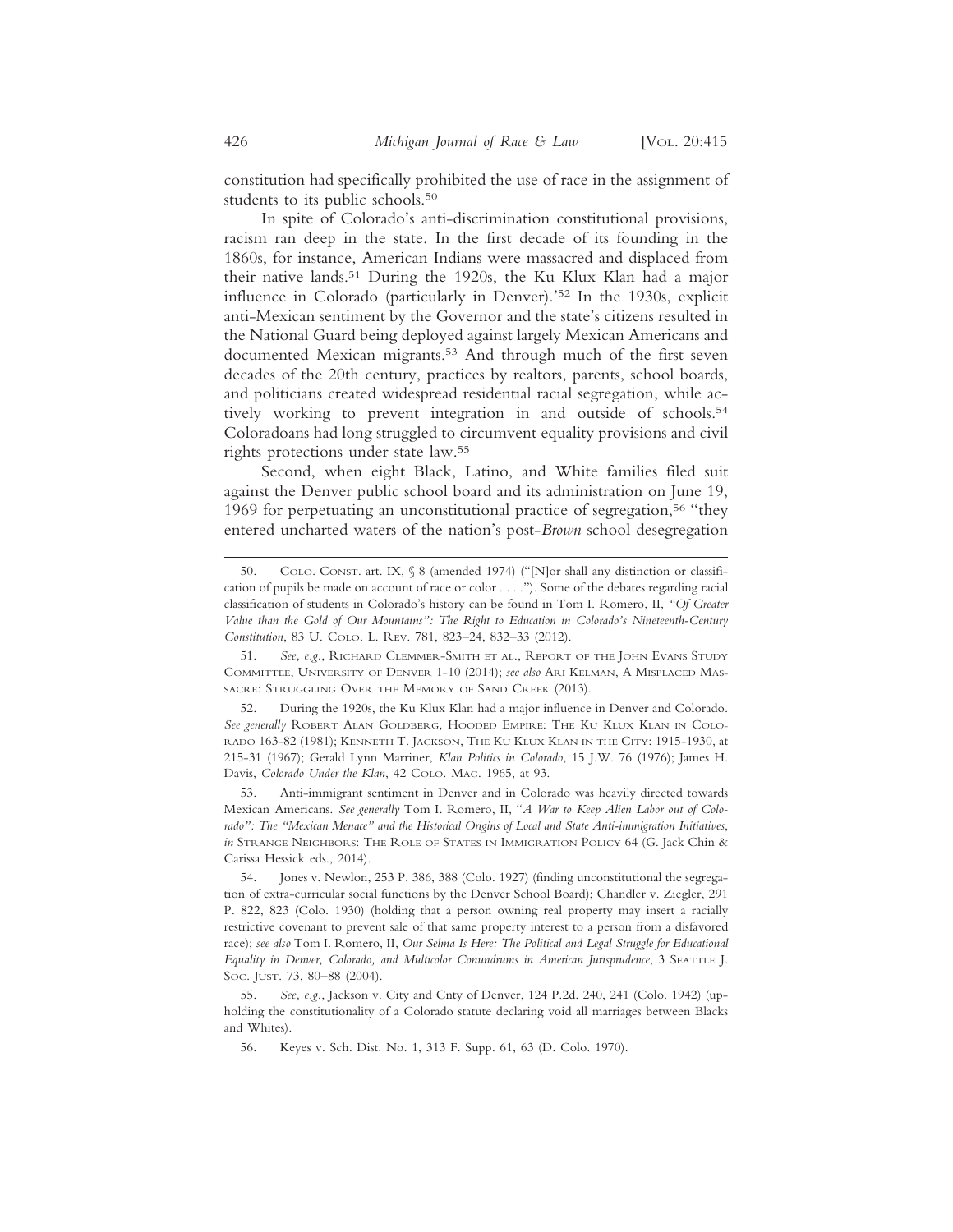jurisprudence. As a result, the Justices were confronted with the challenge of determining how to measure racial segregation and inequity in a public school system where the city's largest and most impoverished group were Mexican Americans."57 According to Justice Brennan, this posed a challenge because, unlike cities in the American South, "Denver is a tri-ethnic, as distinguished from a bi-racial community."58 Understanding how discrimination worked in such an environment would require a varied and sophisticated analysis of history, social context, and other factors not evident in the "bi-racial" cases.59 In a United States that was experiencing a dramatic shift in immigration from Latin America and Asia, *Keyes* highlighted an emerging tri-ethnic, or more accurately, multi-color, order.<sup>60</sup>

The Supreme Court's resolution of such issues promised to change dramatically how the Court would understand and address racial discrimination. As Justice Powell summarized:

The situation in Denver is generally comparable to that in other large cities across the country in which there is a substantial minority population and where desegregation has not been ordered by the federal courts. There is segregation in the schools of many of these cities fully as pervasive as that in southern cities prior to the desegregation decrees of the past decade and a half. The focus of the school desegregation problem has now shifted from the South to the country as a whole. Unwilling and foot-dragging as the process was in most places, substantial progress toward achieving integration has been made in Southern States. No comparable progress has been made in many nonsouthern cities with large minority populations primarily because of the de facto/de jure distinction nurtured by the courts and accepted complacently by many of the same voices which denounced the evils of segregated schools in the South. But if our national concern is for those who attend such schools, rather than for perpetuating a legalism rooted in *history*

<sup>57.</sup> Romero, *How I Rode the Bus*, *supra* note 44, at 1026. The only other case involving all three groups that was filed during the same time period was Cisneros v. Corpus Christi Independent School District, 324 F. Supp. 599, 604 (S.D. Tex. 1970). That case, arising in Texas, involved a district that was largely "Mexican-American," but also included "Anglos" and a small number of "Negro" students. Cisneros. 324 F. Supp. at 608 n.37.

<sup>58.</sup> Keyes v. Sch. Dist. No. 1, 413 U.S. 189, 195 (1973).

<sup>59.</sup> *Keyes*, 413 U.S. at 195-198. The implications of Justice Brennan's "tri-ethnic" observation in this case and others is found in Romero, *¿La Raza Latina?*, *supra* note 6, at 263-302.

<sup>60.</sup> *See* Rub´en G. Rumbaut, *Origins and Destinies: Immigration to the United States Since World War II*, 9 Soc. F. 583, 600–03 (1994). The distinction between, ethnic, race and color and my decision to deploy the term multi-color is explored Romero, *¿La Raza Latina?*, *supra* note 6, at 249-255 (2007).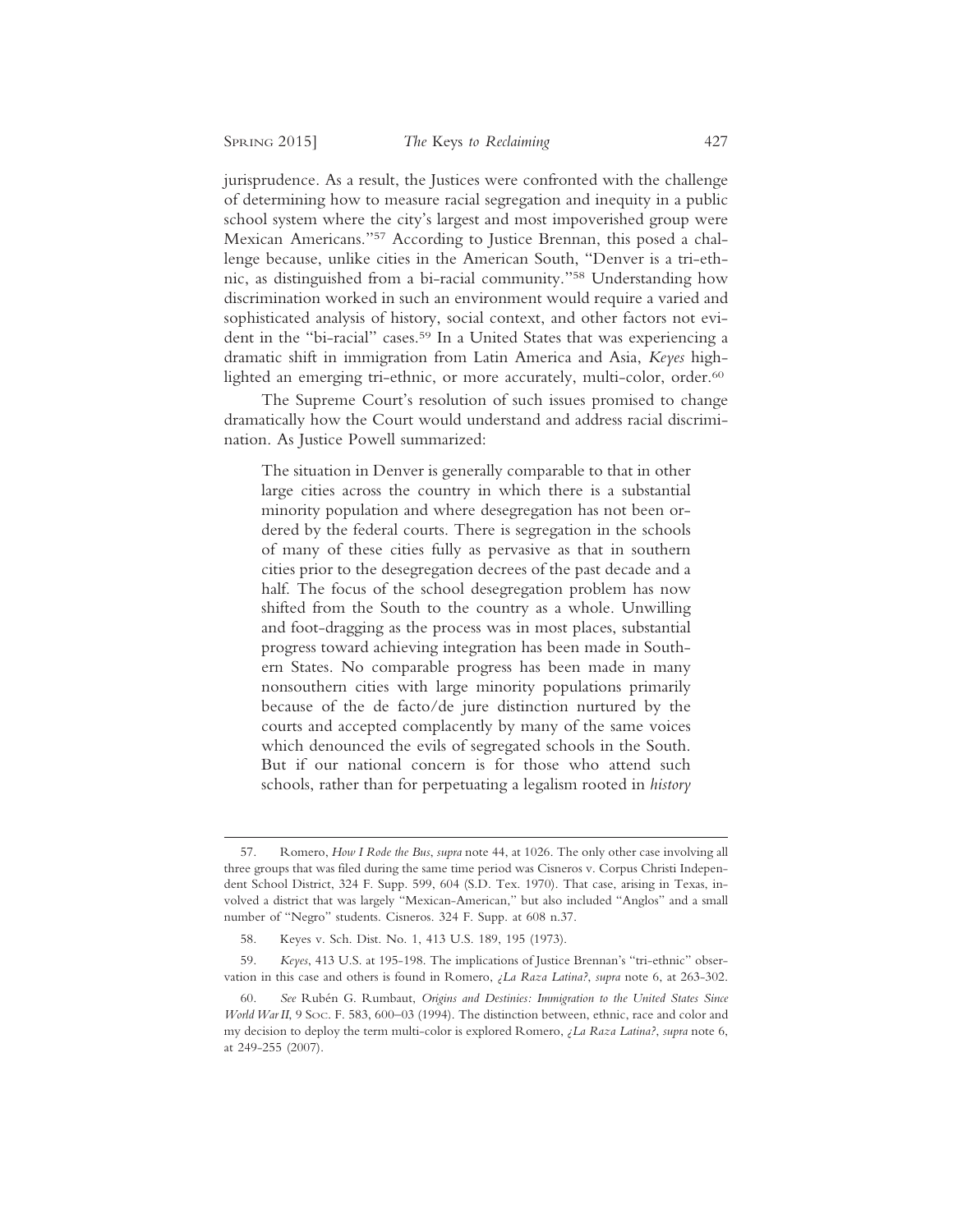rather than present reality, we must recognize that the evil of operating separate schools is no less in Denver than in Atlanta.61

For this reason, Justice Powell saw the case as an opportunity to "formulate constitutional principles of *national rather than merely regional application*."62

Finding such constitutional principles, however, would be much easier in theory than in practice. For the first time since it had rendered its decision in *Brown*, the Supreme Court could not find unanimous consensus in its school desegregation jurisprudence.63 Indeed, the splits on the *Keyes* Court reflected the challenges subsequent courts would have in grappling with how racial discrimination actually worked in non-Southern contexts.64 For the reasons that will be described in the following sections, the history that *Keyes* reflects tells us much more precisely than *Brown* those "undeniable truths" about the nature, scope, and trajectory of race and racism in the modern United States.

### A. *The New Metropolitan Geography and the Rise of Post-Racial Colorblindness*

By the time the Supreme Court rendered its *Keyes* decision in 1973, the United States was in the midst of what urban historian Jon Teaford describes as a "metropolitan revolution" in American Culture and life.65 Whereas in the years immediately before the *Brown* decision, the United States was an "urban nation, dominated by clearly defined urban places with an anatomy familiar and comprehensible," by the 1970 and 1980s it had become sprawling, decentered, and—spatially as well as culturally fragmented metropolitan regions.<sup>66</sup>

In the period from *Brown* in 1954 to *Keyes* in 1973, most of the nation's urban centers were losing population to suburbs and "independent" municipalities that initially formed a perimeter around center cities.67 Indeed, "[i]n 1970, for the first time in the history of the world, a nation-state [the United States] counted more suburbanites than city dwellers or farmers."68 The suburbanization of the United States was not just the logical extension of densely concentrated city-dwellers moving to

<sup>61. 61.</sup> *Keyes*, 413 U.S. at 218-19 (Powell, J., concurring in part and dissenting in part) (emphasis added).

<sup>62.</sup> *Id.* at 219 (Powell, J., concurring in part and dissenting in part) (emphasis added).

<sup>63.</sup> Romero, *How I Rode the Bus*, *supra* note 44, at 1028.

<sup>64.</sup> *See, e.g.*, Romero, *¿La Raza Latina?, supra* note 6, at 269-302.

<sup>65.</sup> *See generally* JON C. TEAFORD, THE METROPOLITAN REVOLUTION: THE RISE OF POST-URBAN AMERICA *passim* (2006).

<sup>66.</sup> *Id.* at 1; *see also* MYRON ORFIELD, AMERICAN METROPOLITICS: THE NEW SUBUR-BAN REALITY (2007).

<sup>67.</sup> KENNETH T. JACKSON, CRABGRASS FRONTIER: THE SUBURBANIZATION OF THE UNITED STATES 284 (1985).

<sup>68.</sup> *Id.* at 283-84.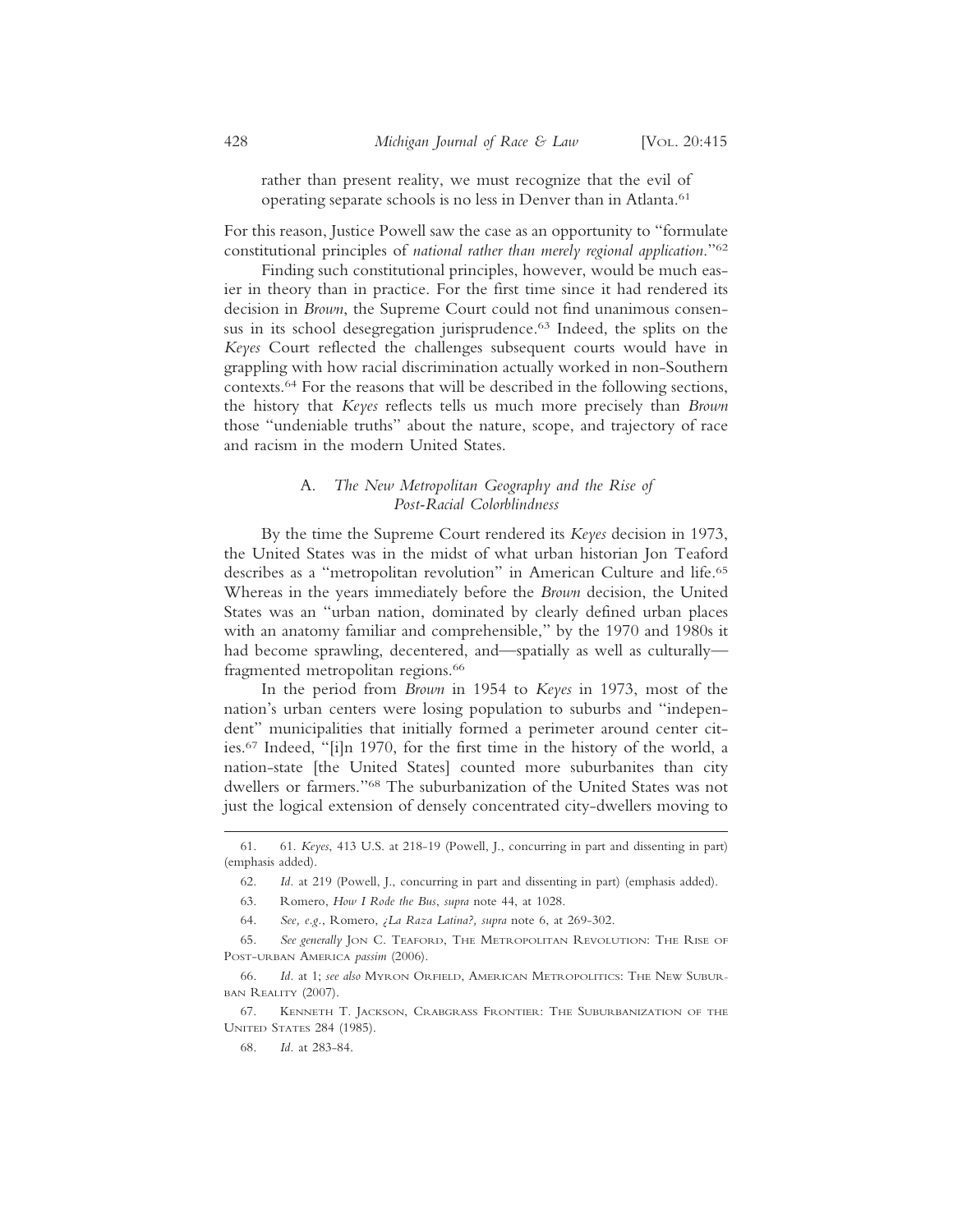low-density suburban lots. Driving much of this change was the fact that many Americans were moving from one region of the country to another, as postwar economic growth spurred demand for capital and labor to sprawling metropolitan areas in the Rocky Mountain West, Southeast, and Pacific Coast.<sup>69</sup> As one contemporary noted at the time, "[A]pproximately seventy million people are not living in the houses which they [had] occupied in 1940. Twelve million have changed their state of residence; this is probably the largest population movement in history."70 Such trends would continue until the end of the twentieth century,71 thereby creating unprecedented opportunities to live in the exploding new metropolises of the post-World War II United States.

Of significance is what these new metropolises—especially the new suburban developments in locales like Denver at the heart of the *Keyes* case—would mean for race-relation issues. To be sure, such places seemed a universe away from the "urban crises" tearing "rust belt" cities in the Northeast and Midwest,72 and also different from the Southern cities and towns with their massive resistance to the African American civil rights.73 One reason for this is that suburbs emerged from their inception as racially homogenous and politically isolated communities.<sup>74</sup> Almost exclusively White and solidly middle-class, suburbs created what Matthew Lassiter calls the "ascendance of color-blind ideology" that fuses "class-based individualism with color-blind innocence."75 These suburban residents were not strict segregationists like George Wallace or card-carrying members of the Klu Klux Klan, but instead they fundamentally believed that their pursuit of the "American Dream" was "the product of meritocratic individualism rather than unconstitutional racism."76

<sup>69.</sup> For a broad historiographical examination of these trends as well as their influence on social, political, and economic life, *see generally* Nickerson & Dochuck, *supra* note 40; David R. Goldfield, *The Rise of the Sunbelt: Urbanization and Industrialization*, *in* A COMPANION TO THE AMERICAN SOUTH 472, 472-93 (John B. Boles ed., 2002).

<sup>70.</sup> Edwin A. Cottrell, *Problems of Local Governmental Reorganization*, 2 W. POL. Q. 599, 600 (1949).

<sup>71.</sup> DAVID K. IHRKE & CAROL S. FABER, U.S. CENSUS BUREAU, U.S. DEP'T OF COM-MERCE, GEOGRAPHICAL MOBILITY: 2005 TO 2010, 2 (2012), http://www.census.gov/prod/ 2012pubs/p20-567.pdf.

<sup>72.</sup> The two classic statements of the urban crisis remain ARNOLD R. HIRSCH, MAKING THE SECOND GHETTO: RACE AND HOUSING IN CHICAGO 1940–1960 (1998) and THOMAS J. SUGRUE, THE ORIGINS OF THE URBAN CRISIS: RACE AND INEQUALITY IN POSTWAR DE-TROIT (1996).

<sup>73.</sup> *See, e.g.*, NUMAN BARLEY, THE RISE OF MASSIVE RESISTANCE: RACE AND POLITICS IN THE SOUTH DURING THE 1950S (1999); GEORGE LEWIS: MASSIVE RESISTANCE: THE WHITE RESPONSE TO THE CIVIL RIGHTS MOVEMENT (2006).

<sup>74.</sup> *See* Romero, *The Spatialization of (Color)Blindness*, *supra* note 38, at 957-59.

<sup>75.</sup> MATTHEW D. LASSITER, THE SILENT MAJORITY: SUBURBAN POLITICS IN THE SUN-BELT SOUTH 4, 8 (2006).

<sup>76.</sup> *Id.* at 1-2.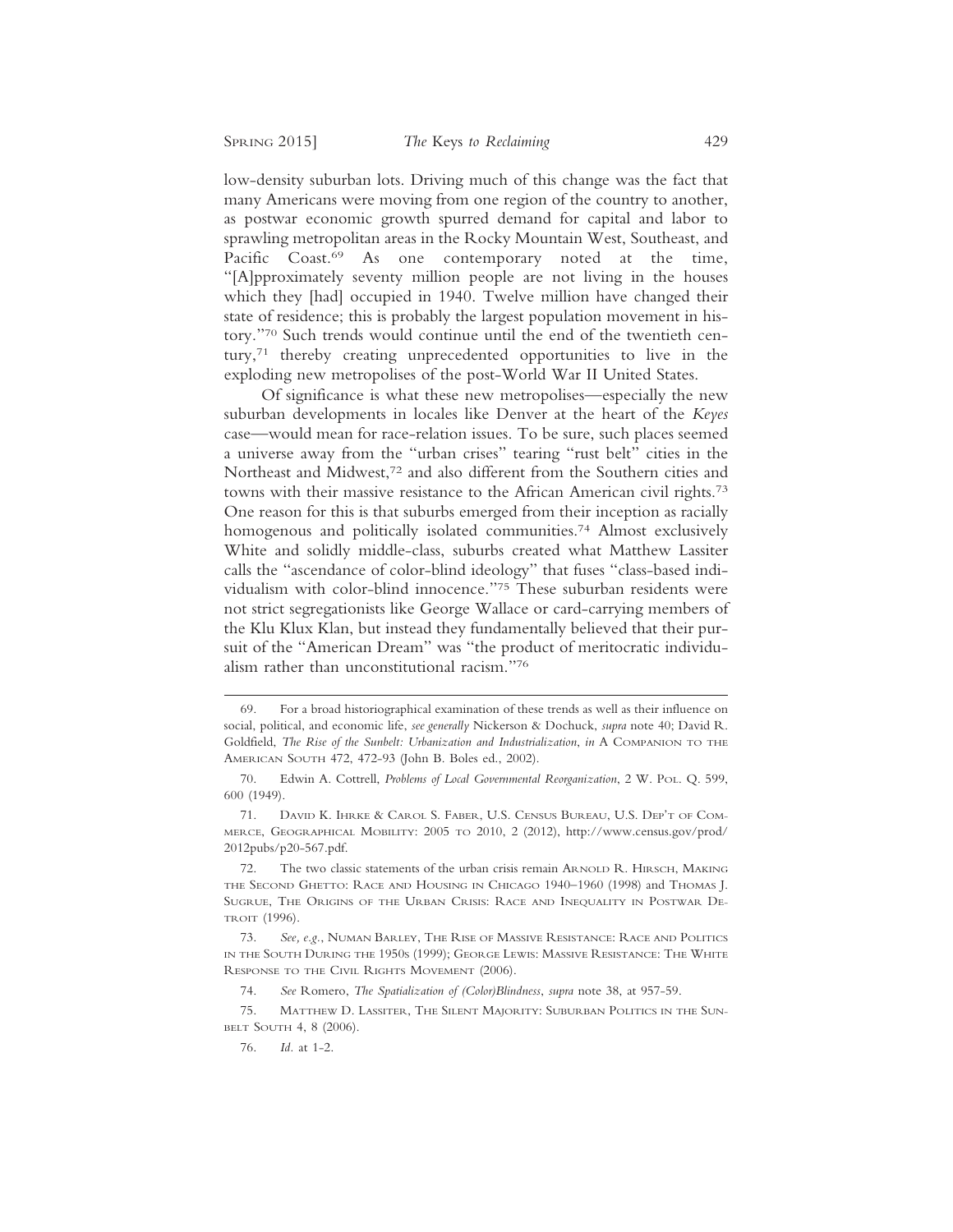Indeed, in conjunction with decisions such as *Brown* and *Baker v. Carr*77 in 1962, grand legislative enactments such as the Civil Rights Act of 1964, the Voting Rights Act of 1965, and the Fair Housing Act of 1968 reinforced the belief that subsequent racial and economic segregation in American society was not the product of any overt state-sanctioned racial project.78 Once formal barriers were removed, so the thinking went, all Americans would be free to act in a color-blind way.79 As I have argued elsewhere, "[p]ost-racialism and [the ideology of] color-blindness thus became the same side of the same coin that would fund [a racially fragmented metropolitan landscape]. Consumption and meritocratic individualism, not race, would be the only organizing principle determining where one lived, worked, played, raised families, and sent one's children to school."80

As historians of the post-World War United States have documented, one's own decisions about where to live, build a home, raise a family, and send one's children to school were not made in isolation.<sup>81</sup> Rather, these cumulative decisions were intricately connected with federal, state, and local housing, municipal and county government, land use laws, and policies that both exacerbated and furthered enduring patterns of racial residential segregation.82 Lassiter, in his history of the "silent [suburban] majority" argues that these policies naturalized color-blindness because they "did not require individual racism by suburban beneficiaries in order to require White class privilege and maintain barriers of disadvantage fac-

79. *See* Mario L. Barnes, *Racial Paradox in a Law and Society Odyssey*, 44 L. & SOC'Y REV. 469, 480 (2010).

80. Romero, *How I Rode the Bus*, *supra* note 44, at 1041. Post-racial refers to the "notion that the United States has reached a point where race is so infrequently salient that it no longer makes sense to organize around it or even acknowledge its presence." Frank Rudy Cooper, *Post-Racialism and Searches Incident to Arrest*, 44 ARIZ. ST. L.J. 113, 114 (2012).

81. *See, e.g.*, LASSITER, *supra* note 75; SUGRUE, *supra* note 72; N.D.B. CONNOLLY, A WORLD MORE CONCRETE: REAL ESTATE AND THE REMAKING OF JIM CROW SOUTH FLOR-IDA (2014); BERYL SATTER, FAMILY PROPERTIES: HOW THE STRUGGLE OVER RACE AND REAL ESTATE TRANSFORMED CHICAGO AND URBAN AMERICA (2009); DAVID M. P. FREUND, COLORADO PROPERTY: STATE POLICY AND WHITE RACIAL POLITICS IN SUBURBAN AMERICA (2007); ROBERT O. SELF, AMERICAN BABYLON: RACE AND THE STRUGGLE FOR POSTWAR OAKLAND (2003); THE NEW SUBURBAN HISTORY (Thomas J. Sugrue, eds., 2006).

82. Romero, *The Spatialization of (Color)Blindness*, *supra* note 38, at 968–83.

<sup>77.</sup> Baker v. Carr, 369 U.S. 186 (1962) (enabling federal courts to intervene in state redistricting schemes that diluted and minimized the impact of the African American voter). This case allowed the Court in Reynolds v. Sims, 377 U.S. 533 (1964) to establish the "one man one vote" principle in how representation to state houses and legislatures would be apportioned.

<sup>78.</sup> LASSITER*, supra* note 75, at 15-16. *See generally* MARY L. DUDZIAK, COLD WAR CIVIL RIGHTS: RACE AND THE IMAGE OF AMERICAN DEMOCRACY *passim* (2002); NANCY MC-LEAN, FREEDOM IS NOT ENOUGH: THE OPENING OF THE AMERICAN WORKPLACE *passim* (2008); Derrick A. Bell, Jr., Comment, Brown v. Board of Education *and the Interest-Convergence Dilemma*, 93 HARV. L. REV. 518 *passim* (1980).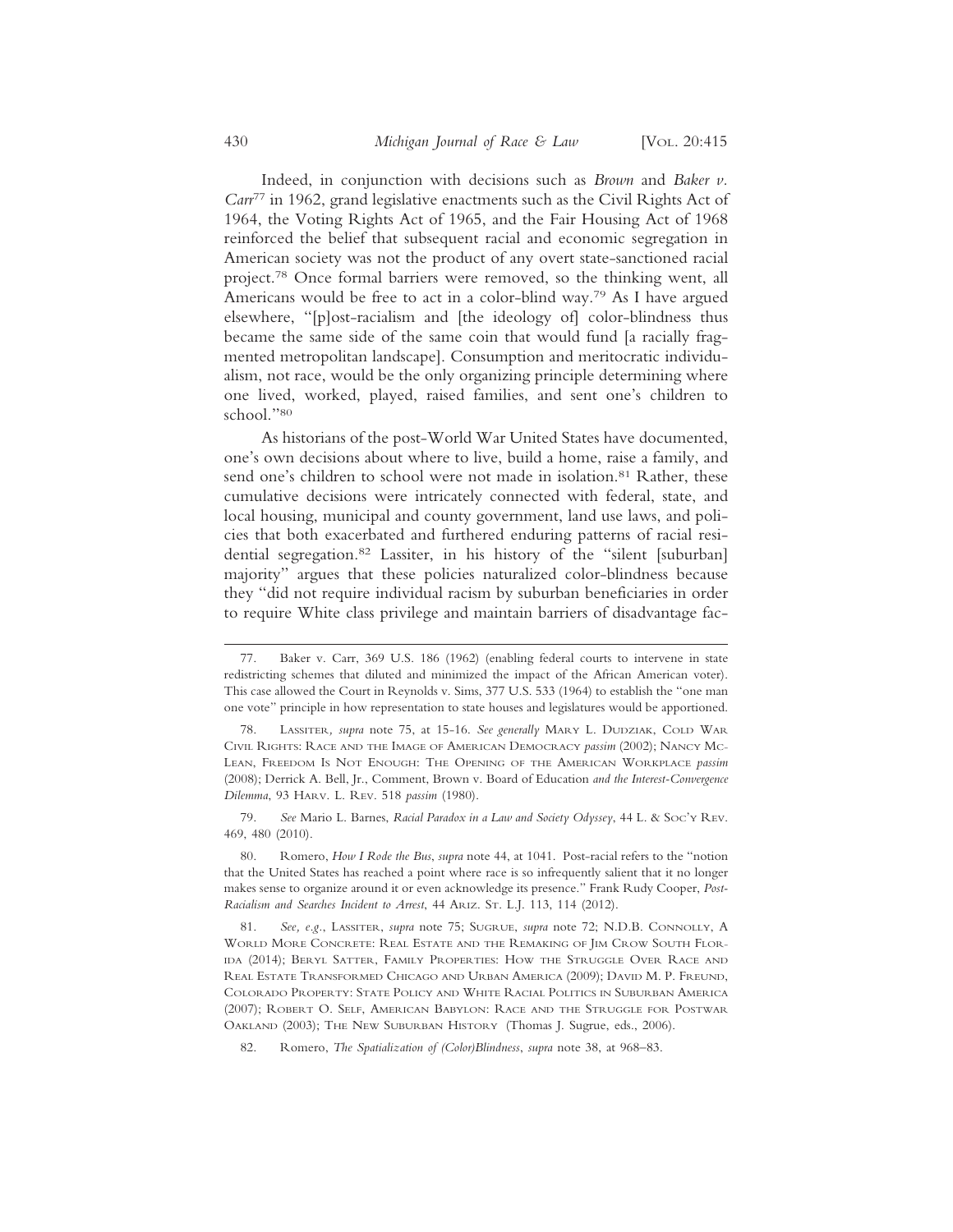ing urban minority communities."83 The aggregate effect of such behavior was to create a metropolitan landscape of profound racial design. One contemporary astutely observed the insidiousness of postracialism: "New municipal buildings, new roads and highways, urban renewal, and public playgrounds and parks . . . seem[ ] to present means by which a segregation-minded community can improve [its] municipal facilities, while achieving the intended elimination of Negroes in certain areas."84 Part and parcel of a larger system of White supremacy that shifted dramatically by the 1960s, "the unexceptional" and "mundane" acts of local, state, and federal governance—from paving streets to financing suburban tracts homes—remade Jim Crow in innocuous and insidious ways.<sup>85</sup>

*Keyes* powerfully reflects these metropolitan trends and changes in America's racial history. One of the great assumptions of so-called Northern school desegregation suits was that the state or local governments in those locales never engaged in formal projects of racial discrimination or segregation. Especially in the urban and metropolitan West, cities such as Denver were viewed as relative racial utopias.<sup>86</sup> Nevertheless, the seemingly innocuous revision of attendance boundaries by the Denver school board revealed only one of the many insidious ways that white supremacy was maintained by local and state governments in these ostensibly postracial locales.87

86. *See, e.g.*, WOODWARD & ARMSTRONG, *supra* note 48, at 260 (noting that Denver was "a city of relative racial harmony").

87. Keyes v. Sch. Dist. No. 1, 413 U.S. 189, 196-203 (1973); s*ee also* Daniel Martinez-HoSang, Racial Liberalism and the Rise of the Sunbelt West: The Defeat of Fair Housing on the 1964 California Ballot, *in* Nickerson & Dochuk, *supra* note 40, at 188-213 (documenting resistance to fair housing and fair employment in California). Two powerful studies of local and statewide resistance to racial equality in California are Mark Brilliant, The Color of America Has Changed: How Racial Diversity Shaped Civil Rights Reform in California, 1941-1978 (2010) and Shana Bernstein, Bridges of Reform: Interracial Civil Rights Activism in Twentieth-Century Los Angeles (2010). The geographic impact of Western growth, illiberalism, and inequality beyond metropolitan boundaries in the West is detailed in ANDREW NEEDHAM, POWER LINES: PHOENIX AND THE MAKING OF THE MODERN SOUTHWEST (2014).

<sup>83.</sup> LASSITER, *supra* note 75, at 4.

<sup>84.</sup> Joseph A. Milchen, Note, *Unconstitutional Racial Classification and De Facto Segregation*, 63 MICH. L. REV. 913, 922 (1964).

<sup>85.</sup> CONNOLLY, *supra* note 81, 4-5; *see also* STEPHEN W. BENDER, TIERRA Y LIBERTAD: LAND, LIBERTY, AND LATINO HOUSING 59–93 (2010) (exploring covert forms of land use planning and local government law to exclude Latina/os from neighborhoods and suburbs); FREUND, *supra* note 81; COLORED PROPERTY: STATE POLICY AND WHITE RACIAL POLITICS IN SUBURBAN AMERICA *passim* (2010) (examining national and local race-neutral policies that cordoned off sprawling suburbs from central cities to create a form of color-blind racial apartheid in the United States); Charles S. Aiken, *Race as a Factor in Municipal Underbounding*, 77 ANNALS ASS'N AM. GEOGRAPHERS 564, 565 (1987) (documenting the resistance of White-dominated suburban and exurban municipal governments to annex Black communities beyond the municipalities' corporate boundaries).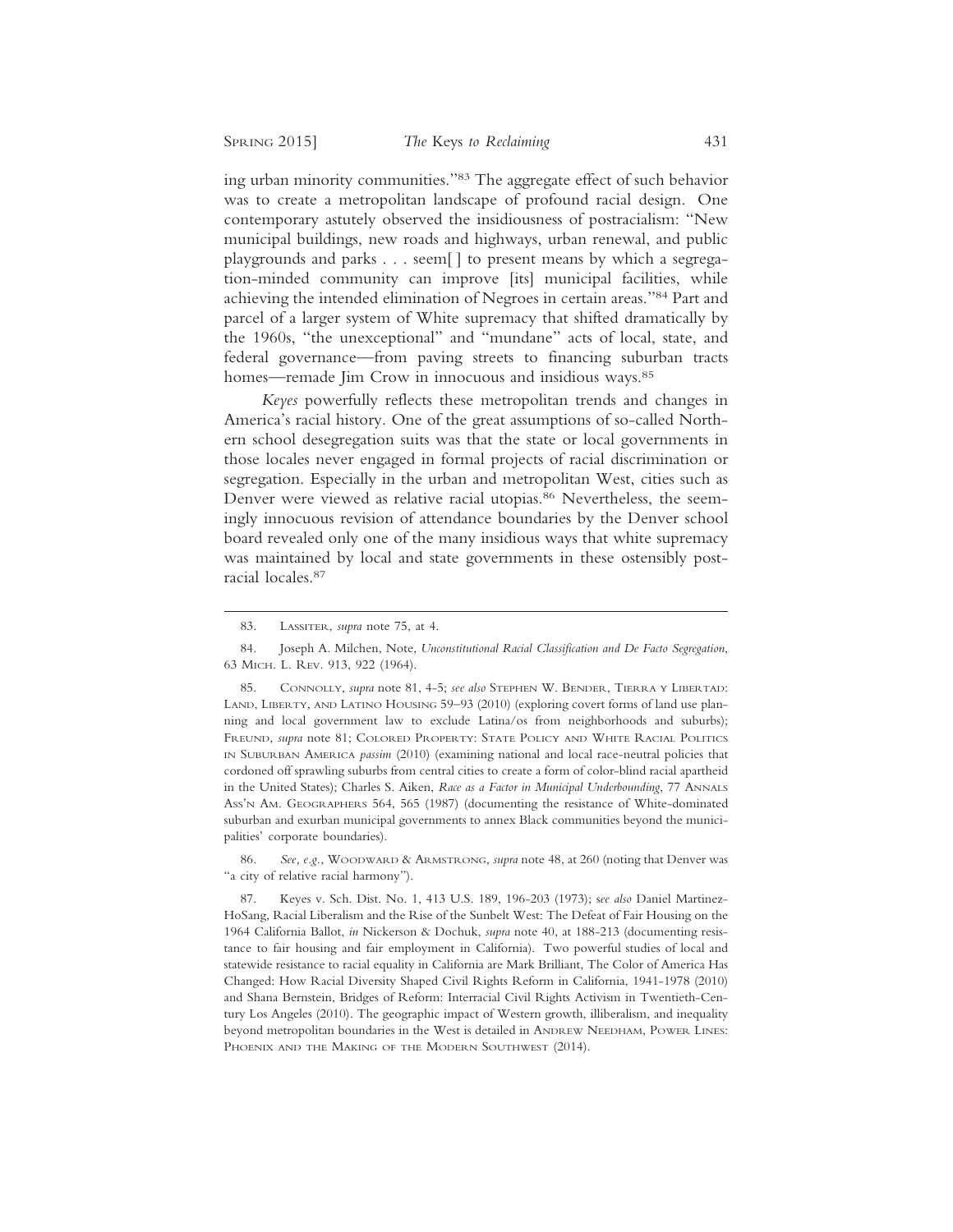*Brown* and subsequent cases and legislative acts that struck down obvious and evident forms of racial discrimination was not the end of the nation's troubled history with race. Instead, it was the beginning of a massive restructuring of race relations and oppression that depended on a color-blind metropolitan geography. Because metropolitan areas like the one in *Keyes* were not seemingly burdened with the sins of the biracial South, color-blindness made racial difference for the majority of those living in new, but nevertheless insulated, insular, and unconnected suburban communities a relic of the past. This was a past, however, whose biracial premises could neither contain nor account for the multicolor present that were shaping metropolitan America.

#### B. *Tri-Ethnic Transformation and the Old Juan Cuervo and New Jim Crow in The Multicolor Metropolitan Landscape*

When the Supreme Court observed in *Keyes* that Denver was triethnic, it recognized that the familiar Black-White binary for understanding the causes and thereby the consequence of race was inadequate for understanding racial segregation in the Denver school district.<sup>88</sup> More than just a case about Denver, however, the Court's observation reflected an emerging multi-color reality that would directly challenge the color-blindness embedded in the metropolitan landscape. A key component of this challenge was the Hart Cellar Immigration Act of 1965.89 Passed at precisely the same historical moment as the momentous civil rights legislation dismantling Jim Crow, the Act dramatically changed patterns of migration to the United States, and in so doing, cemented the "modif[ication of the nation's] racial map . . . that that been marked principally by the contours of white and black and that had denoted race as a sectional problem."90 According to the historian Mai Ngai, "[i]mmigration law was part of an emergent race policy that was broader, more comprehensive and national in scope."91

For many historians, immigration law has long served to produce racial categories with pernicious racial outcomes.92 Indeed, from the 1790 Naturalization Act requiring Whiteness as a prerequisite to citizenship<sup>93</sup> to the 1924 Johnson-Reed Act's explicit racial quotas that excluded Chinese, Japanese, and other Asians from immigrating,<sup>94</sup> immigration law and pol-

<sup>88.</sup> *Id*. at 195.

<sup>89.</sup> Immigration and Nationality Act, 79 STAT. 911 (1965).

<sup>90.</sup> MAI NGAI, IMPOSSIBLE SUBJECTS: ILLEGAL ALIENS AND THE MAKING OF MODERN AMERICA 8, 227-264 (2004).

<sup>91.</sup> *Id.* at 8.

<sup>92.</sup> *Id.* at 8.

<sup>93.</sup> See generally IAN F. HANEY-LÓPEZ, WHITE BY LAW: THE LEGAL CONSTRUCTION OF RACE 1-36 (1996).

<sup>94.</sup> NGAI, *supra* note 90, at 7.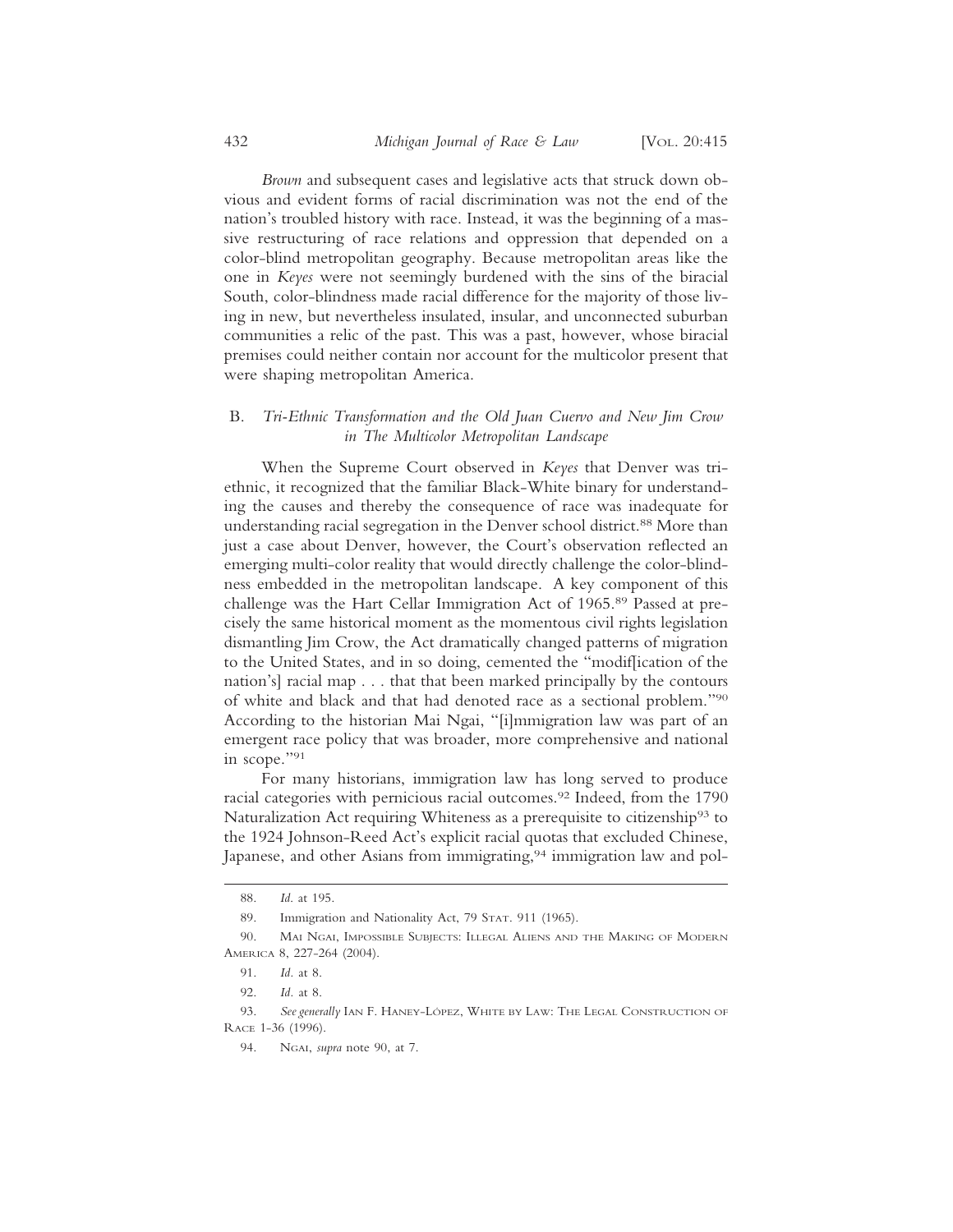icy has been one of the most powerful tools for creating racial inequity in the United States, especially for Mexicans and Asians.<sup>95</sup> While the impact of immigration law and policy was largely regional prior to 1965, the Hart Cellar Immigration Act fundamentally disrupted the demography of the nation. Whereas prior to passage of the Hart Cellar Immigration Act of 1965, Latinos and Asians together constituted slightly less than 2% of the U.S. population, by 2012 they collectively represented almost a quarter of those counted by the census.96

Immigration law and policy had two important impacts on a multicolor geography that would emerge in Metropolitan America. First, beginning in the 1920s,

American cities witnessed a construction boom that surpassed all previous decades of growth . . . . [S]everal million units of housing were built during the decade [and also in the years following World War II], allowing second generation immigrants to escape the slums. But while these were healthy changes . . . [t]he expansion of the suburbs drew the rich and middle-class out of the city. At the same time, the combination of slowed immigration and economic mobility resulted in increased vacancy rates in working- class districts.97

African Americans and Latinos took up residence in those neighborhoods being abandoned by second generation Southern and Eastern European immigrants who saw themselves as White, "a development that accelerated after World War II."98

These patterns would remain largely unchanged into the last decades of the 20th century. Yet, beginning around the 1990s, immigrant settlement to the nation's metropolitan area's began to bypass "the inner city

<sup>95.</sup> KELLY LYTLE HERNANDEZ, MIGRA: A HISTORY OF THE BORDER PATROL 10 (2010).

<sup>96.</sup> Seth Motel & Eileen Patten, *Statistical Portrait of Hispanics in the United States*, 2011 PEW RESEARCH CTR. (Feb. 15, 2013), http://www.pewhispanic.org/2013/02/15/statisticalportrait-of-hispanics-inthe-united-states-2011.

<sup>97.</sup> Wendell E. Pritchett, *The "Public Menace" of Blight: Urban Renewal and the Private Uses of Eminent Domain*, 21 YALE L. & POL'Y REV. 1, 13-14 (2003).

<sup>98.</sup> Romero, *The Spatialization of (Color)Blindness*, *supra* note 38, at 959-960; *see* KAREN BRODKIN, HOW JEWS BECAME WHITE FOLKS AND WHAT THAT SAYS ABOUT RACE IN AMERICA (1998) (examining how Jews came to be viewed, by themselves and others, as White in the decades following World War II); DAVID R. ROEDIGER, THE WAGES OF WHITENESS: RACE AND THE MAKING OF THE AMERICAN WORKING CLASS (rev. ed. 1999) (exploring how European working class immigrants utilized the "wages" of labor power and hierarchy to become considered White); THOMAS A. GUGLIELMO, WHITE ON ARRIVAL: ITALIANS, RACE, COLOR, AND POWER IN CHICAGO, 1890-1945 (2003) (detailing the many ways that Italians benefited in countless ways from their privileged color status as Whites).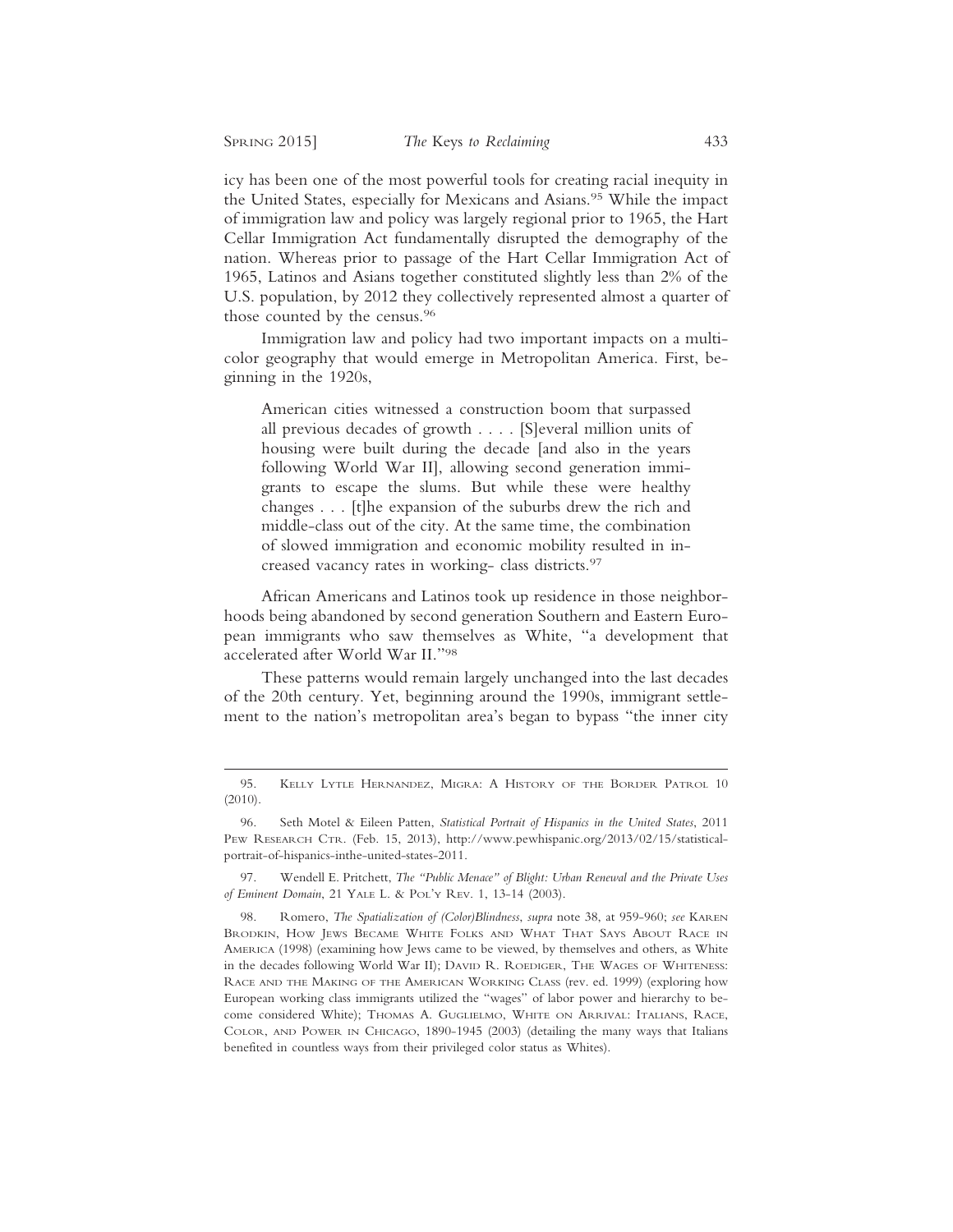and mov[e] directly to the suburbs."99 As I have noted elsewhere, Latina/ os, Asians, Pacific Islanders, and African Americans, as well as African immigrants and their children "began to settle in large numbers in those same suburban communities that had effectively excluded them during the second half of the twentieth century."100 Finding older but affordable housing stock in the suburbs built between the 1950s and 1980s,<sup>101</sup> more communities of color have come to live in the suburbs than in core cities.102 Collectively, this has effectuated a profound transformation in how we understand the racial demography of a nation where 85% of the nation's immigrants and 77% of the nation's minority population live in metropolitan regions.103 The consequence is that "[t]he historically sharp racial and ethnic divisions between cities and suburbs in Metropolitan America are more blurred [now] than ever."104

Nevertheless, increasingly multicolor suburbs are experiencing profound racial tensions and dislocations in familiar ways. Nothing demonstrates this more than the recent history of Ferguson, Missouri, the St. Louis suburb at the heart of the shooting death of the African American man Michael Brown by a White police officer, Darrin Wilson.105 At one time in the 1950s and 1960s, Ferguson represented an escape for many Whites from the racial strife of inner-city St. Louis, where "[s]ingle family home building and redlining by banks [allowed] blue-collar [W]hites [to] live and work amongst each other."106 As the population became older and poorer over time, non-Whites, particularly young African Americans moved into the suburbs. Whereas Ferguson was 85 percent White in 1980, by 2014, Whites represented less than thirty percent of the city.107 Although Blacks comprised a clear majority of the population,

103. *See id.* at 4 (2008).

104. FREY, *supra* note 101, at 13*; see also* Patience A. Crowder, *(Sub)Urban Poverty and Regional Interest Convergence*, 98 MARQUETTE L. REV. (forthcoming 2015).

<sup>99.</sup> AUDREY SINGER, SUSAN W. HARDWICK, AND CAROLINE B. BRETTELL, TWENTY-FIRST CENTURY GATEWAYS: IMMIGRANT INCORPORATION IN SUBURBAN AMERICA 14-15 (2008).

<sup>100.</sup> Romero, *How I Rode the Bus*, *supra* note 44, at 1049.

<sup>101.</sup> WILLIAM H. FREY, METRO. POLICY PROGRAM, BROOKINGS INST., MELTING POT CITIES AND SUBURBS: RACIAL AND ETHNIC CHANGE IN METRO AMERICA IN THE 2000S, at 10-11 (2011); *see also* MYRON ORFIELD & THOMAS LUCE, INST. ON METRO. OPPORTUNITY, UNIV. OF MINN. L. SCH. AMERICA'S RACIALLY DIVERSE SUBURBS: OPPORTUNITIES AND CHALLENGES 2 (2012).

<sup>102.</sup> *See* METRO. POLY PROG. BROOKINGS INST., METROPOLICY: SHAPING A NEW FED-ERAL PARTNERSHIP FOR A METROPOLITAN NATION 51, 60-62 (2008).

<sup>105.</sup> *What Happened in Ferguson*, N.Y. TIMES (last updated Nov. 25, 2015), http:// www.nytimes.com/interactive/2014/08/13/us/ferguson-missouri-town-under-siege-after-po lice-shooting.html?\_r=0.

<sup>106.</sup> Daniel J. McGraw, *Ferguson: Race and the Inner-Ring Suburb*, BELT MAGAZINE (Aug. 14, 2014), http://beltmag.com/ferguson-race-inner-ring-suburb/.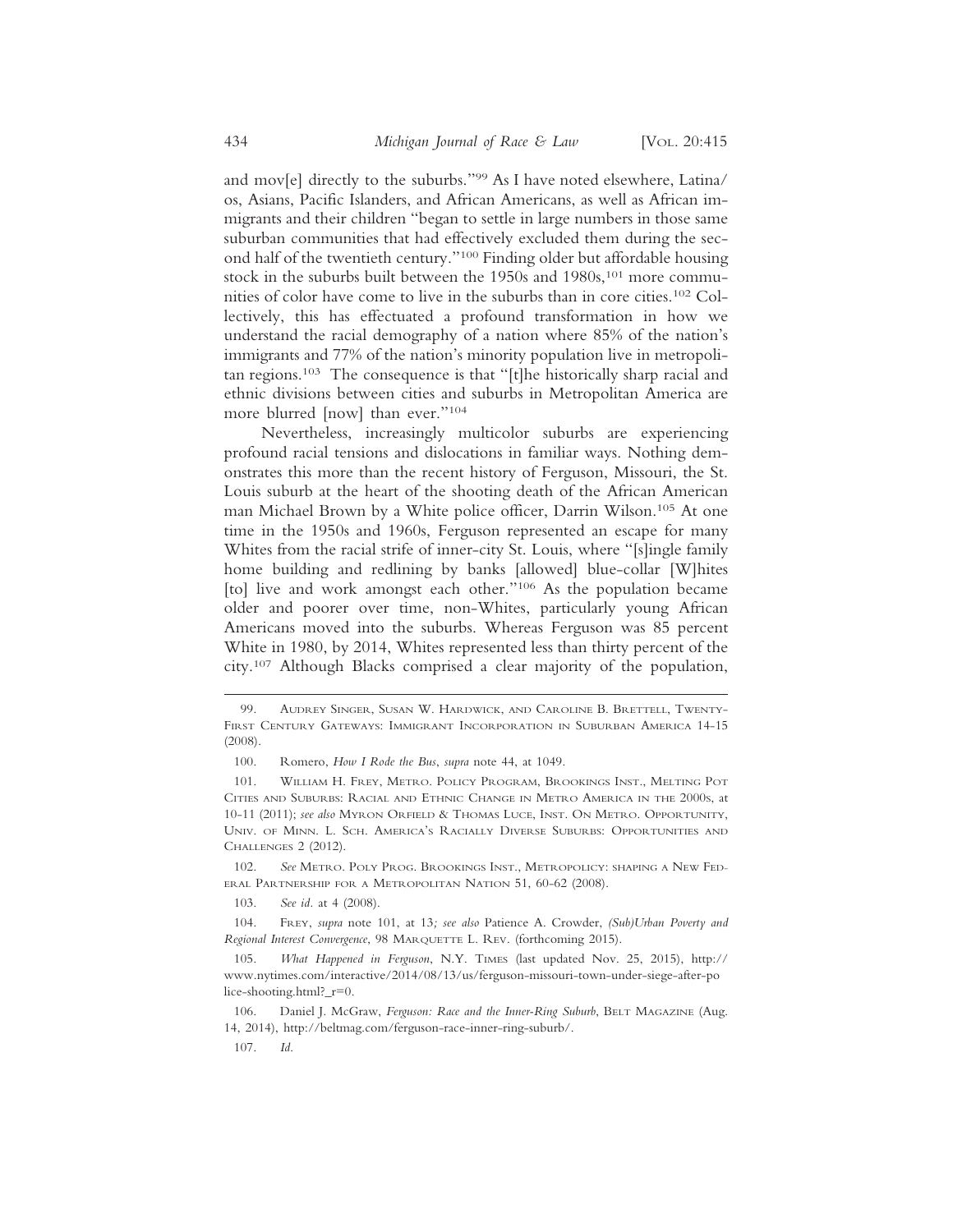Ferguson's city council, school boards, and police force remained overwhelmingly White.108

The changing racial and class demographics and disparate distribution of political power of inner-ring suburbs like Ferguson, moreover, created conditions little different to those in the inner-city: persistent patterns of unequal growth, racial isolation, economic and educational discrimination, social as well as political inequality, and patterns of disparate and unequal policing.109 Indeed, over-policing of non-Whites represents the racialized logic of a social, cultural, and legal system of the post-racial, metropolitan landscape described in Part IIa. Most people are by now familiar with Michelle Alexander's exploration of "mass incarceration in the age of colorblindness," a system where a "larger web of laws, rules, policies, customs and institutions" effectively stigmatize, control, and oppress Blacks "labeled as criminals both in and out of prison."110 The result of this "tightly networked" system ensures the "subordinate status of a group defined largely by race," or the New Jim Crow.111 It is no surprise then that the deaths of Michael Brown, Eric Garner,<sup>112</sup> Tamir Rice,<sup>113</sup> Trayvon Martin,<sup>114</sup> and other young men of color by police officers or others acting in positions of "authority" have so fully exposed the fallacies of colorblindness of the post-racial United States.<sup>115</sup>

110. *See* MICHELLE ALEXANDER, THE NEW JIM CROW: MASS INCARCERATION IN THE AGE OF COLORBLINDNESS 13 (2012).

111. *Id.*

112. Joseph Goldstein & Nate Schweber, *Man's Death After Chokehold Raises Old Issue for the Police*, N.Y. TIMES, July 18, 2015, at A1; J. David Goodman & Al Baker, *New York Officer Facing No Charges in Chokehold Case,* N.Y. TIMES, Dec. 3, 2014, at A1.

113. Shaila Dewan & Richard A. Oppel, Jr., *In Tamir Rice Case, Many Errors by Cleveland Police, Then a Fatal One*, NY. TIMES, Jan. 22, 2015, at A1; Emma G. Fitzsimmons, *Boy Dies After Police in Cleveland Shoot Him*, N.Y. TIMES, Nov. 23, 2014, at A12.

114. *The Events Leading to the Shooting of Trayvon Martin*, N.Y. TIMES, June. 21, 2012, at A1*; see also* Cynthia Lee, *Making Race Salient: Trayvon Martin and Implicit Bias in a Not Yet Post-Racial Society*, 91 N.C. L. Rev. 1555 (2013).

115. For example, in the wake of the events in Ferguson, the United States Department of Justice detailed the disproportionate arrest and ticketing of Blacks in Ferguson as a way to balance the city's budget. CIVIL RIGHTS DIVISION, U.S. DEP'T OF JUSTICE, INVESTIGATION OF THE

<sup>108.</sup> *Id; see also* Jordan Weissman, *Ferguson is Mostly Black. Why is its Government So White?*, SLATE (Aug. 14, 2014), http://www.slate.com/blogs/moneybox/2014/08/14/ferguson\_mis souri\_government\_why\_is\_it\_so\_white.html.

<sup>109.</sup> Accounts of this are documented extensively in BENDER, *supra* note 85, at 64-70 (examining various ways suburbs have excluded undocumented Latina/o immigrants); MYRON ORFIELD, *supra* note 66, at 28-29, 49-64 (2002); ORFIELD & LUCE, *supra* note 101, at 25-34; and Camille Z. Charles, *The Dynamics of Racial Residential Segregation*, 29 ANN. REV. SOC. 167, 175–76, 197 (2003) ("Patterns of suburban segregation mirror those of the larger metropolitan area of which they are a part . . . ."). Moreover, this is not a new phenomenon, but occurred roughly at the same time that "Jim Crow died and segregation remained" in the 1960s and 1970s. N.B.D. CONNOLLY, A WORLD MORE CONCRETE: REAL ESTATE AND THE MAKING OF JIM CROW SOUTH FLORIDA 16 (2014) (exploring the practices and policies of real estate segregation in pre- and post-Jim Crow metropolitan South Florida).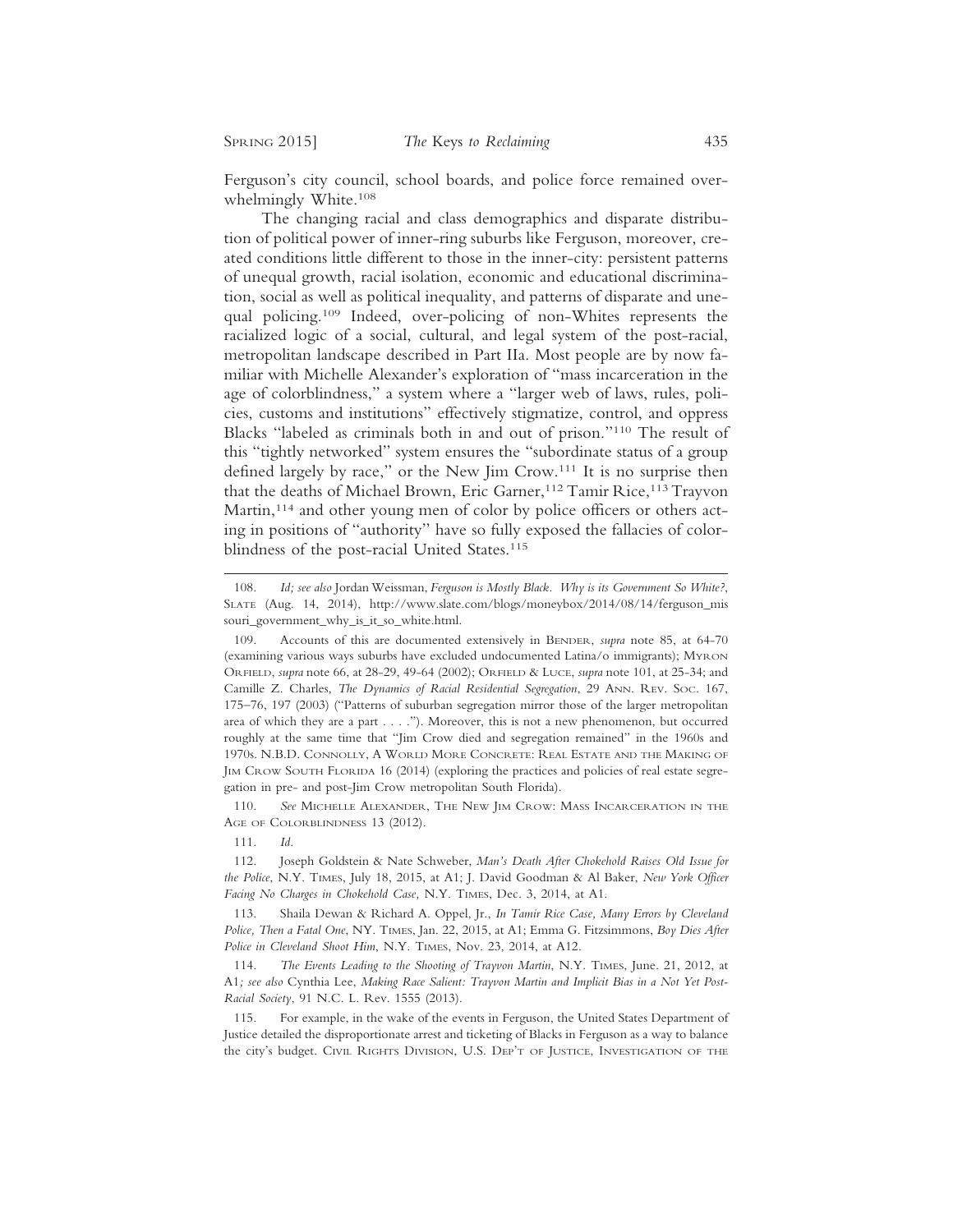Moreover, over policing and mass incarceration has not tracked the familiar Black-White binary of race relations. Latinos in general and Mexicans and Mexican Americans, in particular, have been "demonized as a grave threat to the American culture, society, and the economy; . . . systematically excluded from rights privileges and protections extended to other Americans; and . . . subject to increasingly harsh and repressive enforcement actions that drove them further underground."116 In the last decade alone, thousands of local municipalities and state governments have taken immigration enforcement into their own hands by deputizing local sheriffs to enforce federal immigration law, penalizing employers, landlords, and almost anyone who has business dealings with an immigrant.<sup>117</sup> Such local and state authorities have also colluded with the federal government to create what legal scholar César Cuauhtémoc García Hernández has dubbed the emblems of crimmigration law; whereby noncitizens and citizens alike, especially those from Latin America, are conceptualized as "criminal deviants and security risks," and "people to be feared."118

As with the "color-blind" criminal justice system documented in Alexander's study, once a Latino is labelled "illegal," the "old forms of discrimination—employment discrimination, housing discrimination, denial of the right to vote, denial of educational opportunities, denial of food stamps and other government benefits, and exclusion from jury service—

116. DOUGLAS MASSEY, THE NEW LATINO UNDERCLASS 2 (2010).

117. *See, e.g.*, Tom I. Romero, II, *No Brown Towns: Anti-Immigrant Ordinances and Equality of Educational Opportunity of Latina/os*, 12 J. OF GEN. RACE & JUST. 13, 17-34 (2008); Huyen Pham, *The Private Enforcement of Immigration Laws*, 96 GEO L.J. 777, 785-796 (2008); Cristina M. Rodríguez, *The Significance of the Local in Immigration Regulation*, 106 MICH. L. REV. 567 (2008); Rigel C. Oliveri, *Between A Rock and A Hard Place: Landlords, Latinos, Anti-Immigrant Ordinances, and Housing Discrimination*, 62 VAND. L. REV. 56 (2009); collection of articles *in* CHIN AND HESSICK, *supra* note 53.

118. César Cuauhtémoc García Hernández, *Creating Crimmigration*, 2013 B.Y.U. L. REV. 1457 (2014). As García Hernández explains: "Convictions for a growing list of offenses results in removal—the technical umbrella term for exclusion and deportation. Sometimes commission rather than conviction—of such an offense is sufficient. . . . At the same time, immigration law enforcement has increasingly adopted the securitized approach of criminal law enforcement. And criminal investigations involving certain crimes related to immigration activity have borrowed many of the more lax procedures traditionally used in the civil immigration law system." *Id.* at 1458.

FERGUSON POLICE DEPARTMENT 9-14 (2015). *See also*, Matt Apuzzo, *Justice Report To Fault Police in Ferguson*, N.Y. TIMES, Mar. 2, 2015, at A1. Similarly, the Justice Department found the Cleveland Police Department to have engaged in a pattern and practice of abuse towards the African American community. Richard A. Oppel, *Cleveland Police Citied for Abuse by Justice Department*. N.Y. TIMES, Dec. 4 2014, at A1. Such actions have led the F.B.I. Director, in a February 2015 speech at Georgetown University, to acknowledge that "some officers scrutinize African Americans more closely using a mental shortcut that 'becomes almost irresistible and maybe even rational by some lights' because black men are arrested at much higher rates than white men." Michael S. Schmidt, *F.B.I. Director Speaks Out on Race and Police Bias*, N.Y. TIMES, Feb. 12, 2015, at A1.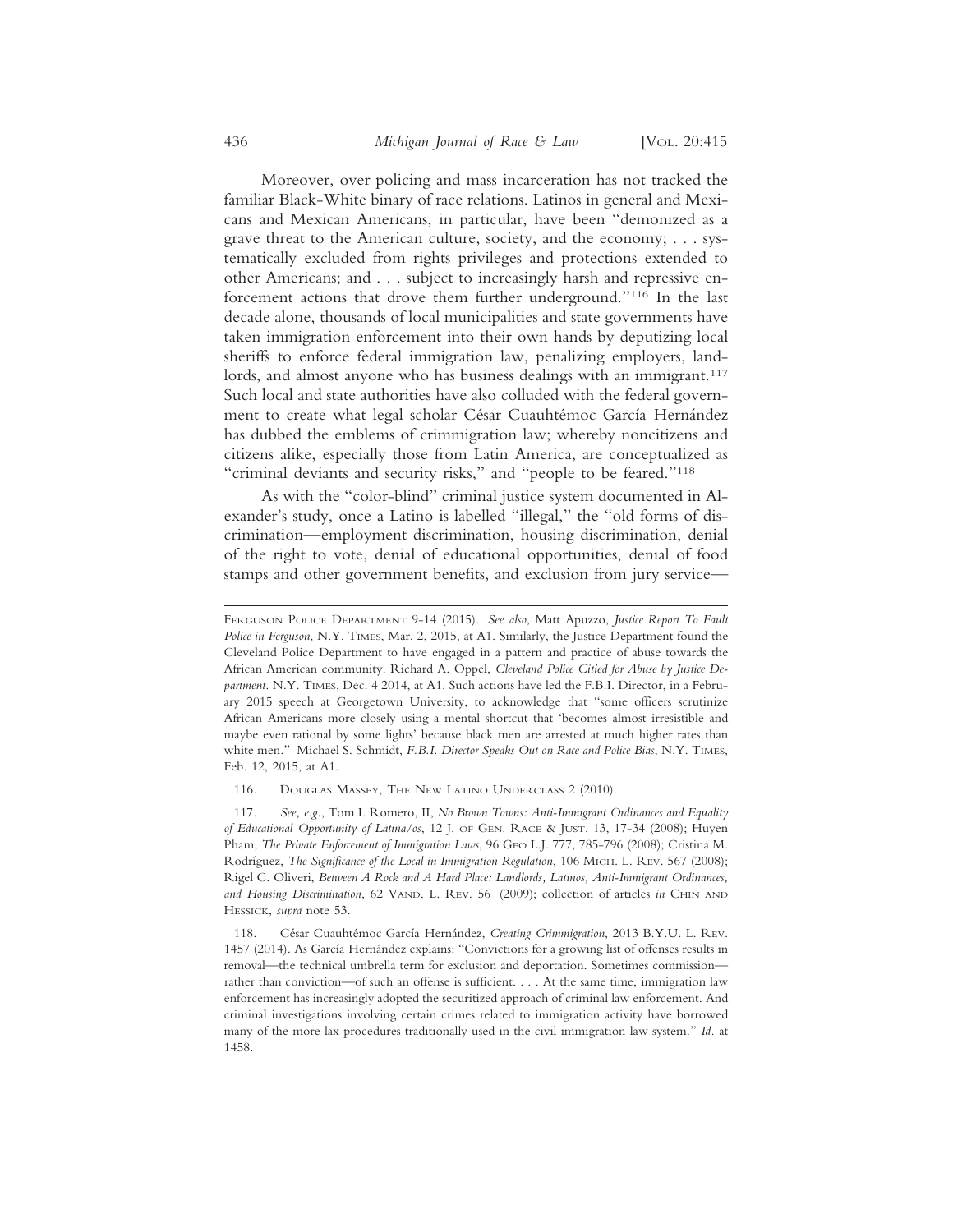are suddenly legal."119 It is no surprise that this occurs in metropolitan areas where Joe Arpaio in suburban Maricopa County Arizona, Joe Barletta, the Mayor of Hazelton Pennsylvania, and Steve Levy, the Suffolk County Commissioner in Long Island New York became "overnight celebrities" for their virulent and oftentimes vicious crackdown on immigrant communities.120 To be sure, the spate of anti-immigration legislation passed by local municipalities (especially those in the suburbs) $121$  and states since 2005 has led many commentators to label such restrictions—and the racial animus behind it—as Juan or José Crow.<sup>122</sup> As I and others have shown, this is not a new phenomenon, but one directly related to ways that Latinos have been racialized since the early decades of the 20th century.123 In other words, the new Jim Crow is really the old Juan Crow for Latinos who have long been affected by the racialized tensions inherent when local and state governments exercise their most disciplinary powers of sovereignty (policing) subject to the most minimal standards of judicial review (immigration law).

Suburbs have thus become multi-color flash points. Blacks justifiably rally against racial profiling and disparate targeting.124 Latinos navigate record numbers of deportations and overt questions about their citizenship, work status, and right to live in the United States.125 Asian Pacific Islanders

122. *See, e.g.*, Diane McWhorter, *The Strange Career of Juan Crow*, N.Y. Times (June 16, 2012), http://www.nytimes.com/2012/06/17/opinion/sunday/no-sweet-home-alabama.html.

123. *See* Tom I. Romero, II *Observations on History, Law, and the Rise of the New Jim Crow in State-Level Immigration Law and Policy for Latinos,* 66 AM. Q. 153 (March 2014). The historian Kelly Lytle Hernández notes that "the increasing number of undocumented immigrants joining African Americans in jails and prisons across the country . . . reveals how the paths of Mexican Browns and black Americans cross." KELLY LYTLE HERNÁNDEZ, MIGRA! A HISTORY OF THE U.S. BORDER PATROL 232-33 (2010). The very intersection of the Black and the Latino policing experience is explicitly made in Bill Conroy, *Is This the Latino Ferguson?*, THE DAILY BEAST (Feb. 26 ,2015), http://www.thedailybeast.com/articles/2015/02/26/is-this-the-latinoferguson.html.

124. George Yancy & Judith Butler, *What's Wrong With 'All Lives Matter'?*, N.Y. TIMES (Jan. 12, 2015), http://opinionator.blogs.nytimes.com/2015/01/12/whats-wrong-with-alllives-matter/.

125. Jens Manuel Krogstad, *Americans Split on Deportations as Latinos Press Obama on Issue*, PEW RESEARCH CTR. (Mar. 11, 2014), http://www.pewresearch.org/fact-tank/2014/03/11/ americans-split-on-deportations-as-latinos-press-obama-on-issue/ (noting record number of deportations and Latino organizations dubbing President Obama as the "Deporter in Chief").

<sup>119.</sup> ALEXANDER, *supra* note 110, at 2.

<sup>120.</sup> JUAN GONZALEZ, HARVEST OF EMPIRE: A HISTORY OF LATINOS IN AMERICA (revised ed. 2011). I explore the phenomenon of these ordinances in relation to their historical relationship to Latinos in Romero, *No Brown Towns*, *supra* note 117, at 17-34.

<sup>121.</sup> Typical of such ordinances was one passed in the Dallas suburb of Famers Branch where members of the city council stated that the goals of the enactments was to "sen[d] a message to people who aren't in the country legally, [that] Farmers Branch is not the place for you." Villas at Parkside Partners v. City of Farmers Branch, 675 F.3d, 802, 805 n.4 (2012).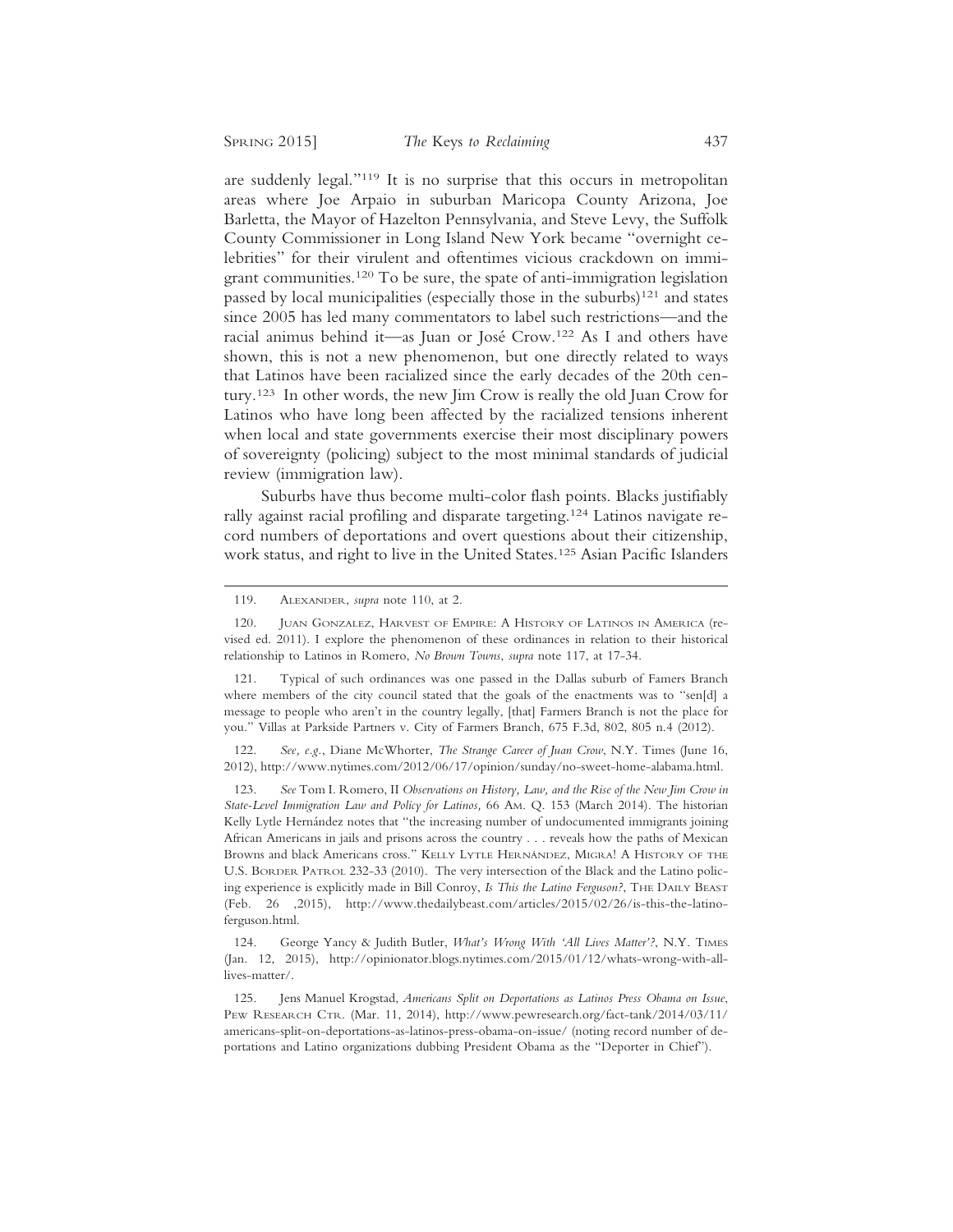are decried as being too academically successful,<sup>126</sup> while many others ignore profound social differences in the community.127 Against this backdrop, many Whites dismiss altogether such concerns and decry non-Whites for "playing the race card."128

*Keyes* anticipated a United States in which its racial landscape as well as its geography was becoming more complicated and harder to define. The Court made the prescient observation that complicated social and demographic factors obscure patterns and practices of racial discrimination "beyond the particular schools that are the subjects of those [equal protection] actions."129 Indeed, in recognizing that the origins of discrimination for Latinos were different from Black students in the case, it acknowledged that its consequences were nevertheless the same.130 As a result, the Court suggested a path to a more robust and sophisticated telling about the history of racial discrimination and its impact on a 21st century United States.

#### III. CONCLUSION: WHAT'S PAST IS ALWAYS RACIAL PROLOGUE

Though *Keyes* failed to displace *Brown* as *the* desegregation case, the case nevertheless provided a powerful alternative "blueprint" for lawyers contesting discrimination in non-Southern contexts.131 For the reasons described above, the case and the history it represents should similarly

<sup>126.</sup> FRANK H. WU, YELLOW RACE IN AMERICA BEYOND BLACK AND WHITE 39-78 (2002) (detailing the "model minority" myth and the race based tension stemming from Asian American academic achievement).

<sup>127.</sup> Jeff Guo, *If Minneapolis is So Great, Why is it So Bad for African Americans?*, WASH. POST (Feb. 17, 2015), http://www.washingtonpost.com/blogs/govbeat/wp/2015/02/17/ifminneapolis-is-so-great-why-is-it-so-bad-for-black-people/ (examining the disconnect between increasing racial segregation and economic inequality in Minneapolis. Minnesota and its own internal and national perception as a city of high employment, prosperity, and affordable housing).

<sup>128. .</sup> *See generally* GEORGE J SEFA DEI, ET AL., PLAYING THE RACE CARD: EXPOSING WHITE POWER AND PRIVILEGE (2007). The logic of the "race card," "color-blindness," and "post-racial" is perhaps summed up best by Touré, when he explains: "'Post-racial' is just one of several terms that only pervert and distort the discussion of race and give people who wish to disrupt the conversation a place to park their ideas. Others include 'race card' and 'reverse racism' and 'race baiter.' The naïve term 'race card' always refers to a lack person racializing a situation that the person using the term thinks doesn't need to be racialized. It's as if race was not part of the situation, and no one was being black or white, and everybody was being color blind, and whistling sweetly, until a black person came along and ruined everything by pointing out race. But race is like weather—we only talk about it when it's extreme but it's always there." Tour´e, *No such Place as 'Post-Racial' America,* N.Y. TIMES (Nov. 8, 2011), http://campaignstops.blogs.nytimes.com/2011/11/08/no-such-place-as-post-racial-america/?\_r=1.

<sup>129.</sup> Keyes v. School District No. 1, 413 U.S. 189, 203 (1973).

<sup>130.</sup> *Id.* at 195-198.

<sup>131.</sup> Roger I. Abrams, *Not One Judge's Opinion: Morgan v. Hennigan and the Boston Schools*, 45 HARV. EDUC. REV. 5, 6–7 (1975); *see also* Romero, *How I Rode the Bus*, *supra* note 44, at 1050-1051.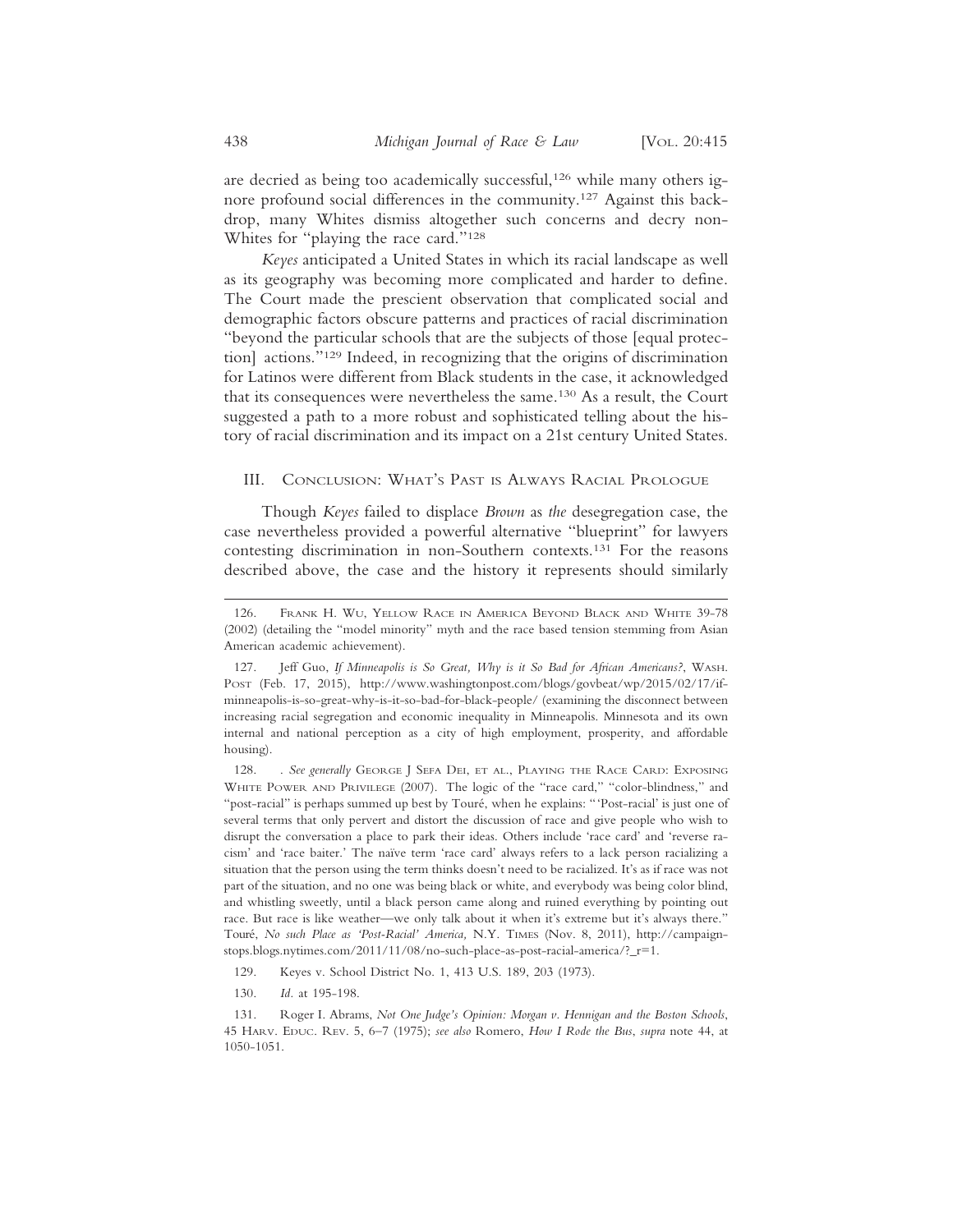serve as a "blueprint" for today's Court to consider how much has truly changed in the United States.

Writing just a few years ago, the historian Gordon Wood wrote that history imparts "powerful restraints on what we can think and do."132 Not surprisingly, the Court's narrow vision of racial progress since *Brown* leaves little room to imagine a world structured by deep, enduring, and protean patterns of multi-color inequality. If law is to invoke history in order to understand race relations today, its actors, Professor Wood tells us, have an important responsibility because "a historical sense makes true freedom and moral choice—and wisdom—possible."133

Justice Ruth Bader Ginsberg's dissent in the *Shelby County* case is particularly instructive in highlighting the importance of a historical sense.134 In her dissent, Justice Ginsberg made the following observation:

There is no question [ ] that the covered jurisdictions have a unique history of problems with racial discrimination in voting. Consideration of this long history, still in living memory, was altogether appropriate. The Court criticizes Congress for failing to recognize that "history did not end in 1965." But the Court ignores that "what's past is prologue." And "[t]hose who cannot remember the past are condemned to repeat it.<sup>135</sup>

As a consequence, Justice Ginsberg instead detailed a history that countered dramatically Chief Justice Roberts's own historical narrative. Whereas Ginsberg conceded that formal legal and political barriers that mandated explicit racial discrimination had largely been eradicated in the years surrounding passage of the Voting Rights Act in 1965, she nevertheless detailed other more covert racisms that created "second generation barriers" for people of color in the exercise of their constitutional rights.136 Although colorblind on their face, many of these barriers had the practical effect of effectuating wide-spread and substantial racial discrimination no different in consequence from the same practices that prompted the passage of the Voting Rights Act in the first place.<sup>137</sup>

*Keyes* and the history it reflects more accurately describes the "second generation barriers" perpetuating deep and persistent patterns of discrimination and inequality. The metropolitan, multi-color, and colorblind

<sup>132.</sup> GORDON S. WOOD, THE PURPOSE OF THE PAST: REFLECTIONS ON THE USES OF HISTORY 12 (2008).

<sup>133.</sup> *Id.* at 15.

<sup>134.</sup> Shelby Cnty., Ala. v. Holder, 133 S. Ct.2612, 2642-2648 (2013) (Ginsburg, J., dissenting).

<sup>135.</sup> *Id*. at 2642 (quoting W. SHAKESPEARE, THE TEMPEST, act 2, sc. 1 and G. SANTAYANA, THE LIFE OF REASON 284 (1905)) ((internal references omitted)).

<sup>136.</sup> *Id.* at 2636 (citing §§2(b)(2)-(3), 120 Stat. 577).

<sup>137.</sup> *Id.* at 2642.